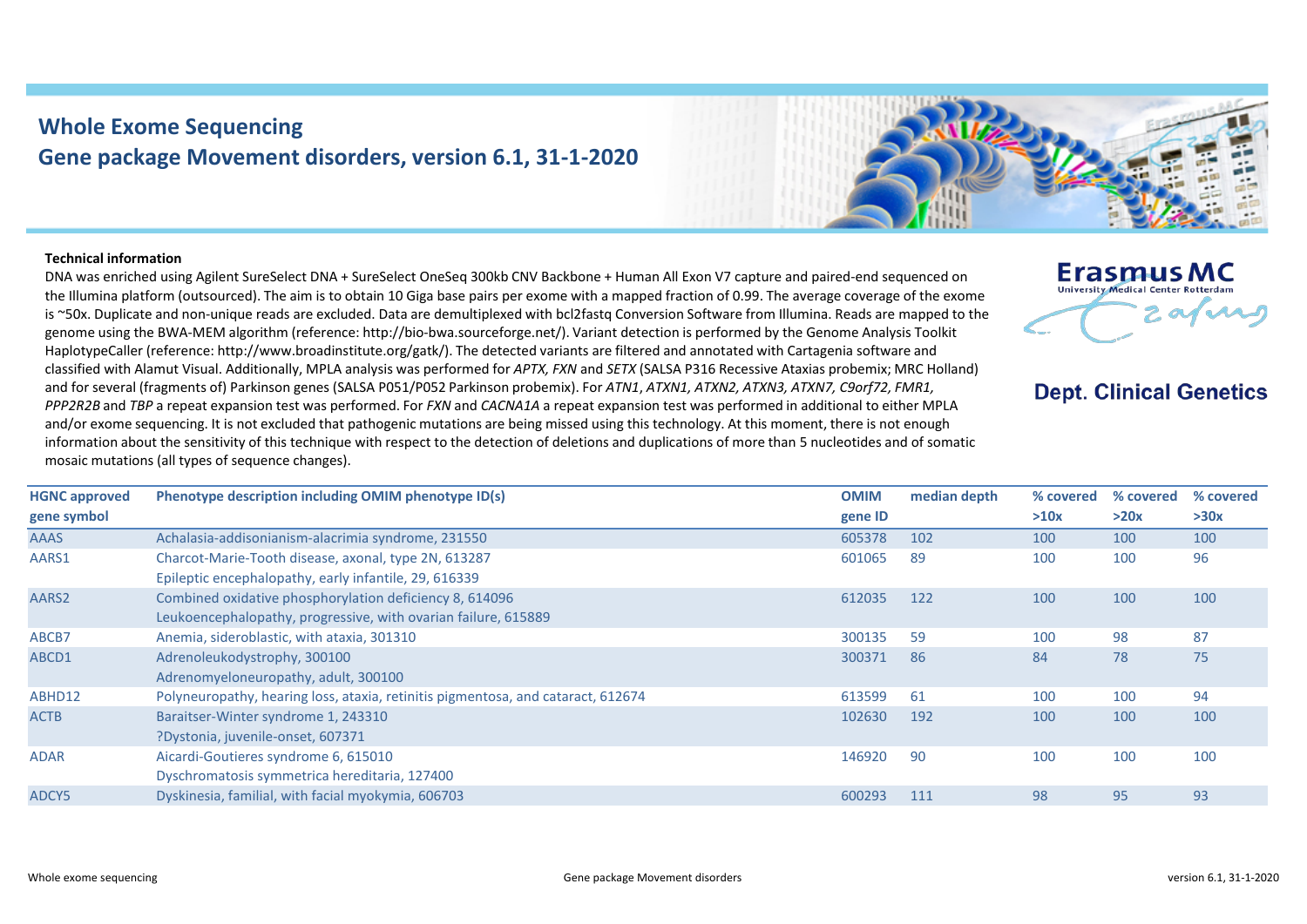| <b>HGNC approved</b> | Phenotype description including OMIM phenotype ID(s)                                          | <b>OMIM</b> | median depth | % covered | % covered | % covered |
|----------------------|-----------------------------------------------------------------------------------------------|-------------|--------------|-----------|-----------|-----------|
| gene symbol          |                                                                                               | gene ID     |              | >10x      | >20x      | >30x      |
| ADGRG1               | Polymicrogyria, bilateral frontoparietal, 606854                                              | 604110      | 120          | 100       | 100       | 100       |
|                      | Polymicrogyria, bilateral perisylvian, 615752                                                 |             |              |           |           |           |
| ADPRHL2              | Neurodegeneration, childhood-onset, stress-induced, with variable ataxia and seizures, 618170 | 610624      | 129          | 100       | 100       | 100       |
| AFG3L2               | Spastic ataxia 5, 614487                                                                      | 604581      | 77           | 99        | 95        | 90        |
|                      | Spinocerebellar ataxia 28, 610246                                                             |             |              |           |           |           |
| AGTPBP1              | Neurodegeneration, childhood-onset, with cerebellar atrophy, 618276                           | 606830      | 64           | 100       | 95        | 87        |
| AIMP1                | Leukodystrophy, hypomyelinating, 3, 260600                                                    | 603605      | 78           | 100       | 100       | 96        |
| ALDH18A1             | Cutis laxa 3, 616603                                                                          | 138250      | 80           | 100       | 100       | 98        |
|                      | Cutis laxa, type IIIA, 219150                                                                 |             |              |           |           |           |
|                      | Spastic paraplegia 9A, 601162                                                                 |             |              |           |           |           |
|                      | Spastic paraplegia 9B, 616586                                                                 |             |              |           |           |           |
| ALDH3A2              | Sjogren-Larsson syndrome, 270200                                                              | 609523      | 64           | 100       | 99        | 93        |
| ALDH5A1              | Succinic semialdehyde dehydrogenase deficiency, 271980                                        | 610045      | 66           | 100       | 97        | 91        |
| ALS2                 | Amyotrophic lateral sclerosis 2, juvenile, 205100                                             | 606352      | 72           | 100       | 100       | 96        |
|                      | Primary lateral sclerosis, juvenile, 606353                                                   |             |              |           |           |           |
|                      | Spastic paralysis, infantile onset ascending, 607225                                          |             |              |           |           |           |
| <b>ANO10</b>         | Spinocerebellar ataxia 10, 613728                                                             | 613726      | 57           | 100       | 99        | 88        |
| ANO3                 | Dystonia 24, 615034                                                                           | 610110      | 61           | 93        | 92        | 87        |
| AP4B1                | Spastic paraplegia 47, 614066                                                                 | 607245      | 81           | 100       | 100       | 100       |
| AP4E1                | Spastic paraplegia 51, 613744                                                                 | 607244      | 64           | 100       | 100       | 96        |
|                      | Stuttering, familial persistent, 1, 184450                                                    |             |              |           |           |           |
| AP4M1                | Spastic paraplegia 50, 612936                                                                 | 602296      | 130          | 100       | 100       | 99        |
| AP4S1                | Spastic paraplegia 52, 614067                                                                 | 607243      | 44           | 100       | 99        | 87        |
| AP5Z1                | Spastic paraplegia 48, 613647                                                                 | 613653      | 111          | 100       | 100       | 99        |
| <b>APTX</b>          | Ataxia, early-onset, with oculomotor apraxia and hypoalbuminemia, 208920                      | 606350      | 76           | 100       | 99        | 92        |
| ARG1                 | Argininemia, 207800                                                                           | 608313      | 75           | 100       | 100       | 98        |
| ARL6IP1              | ?Spastic paraplegia 61, 615685                                                                | 607669      | 87           | 100       | 100       | 99        |
| ARSA                 | Metachromatic leukodystrophy, 250100                                                          | 607574      | 136          | 100       | 100       | 100       |
| <b>ARX</b>           | Epileptic encephalopathy, early infantile, 1, 308350                                          | 300382      | 46           | 89        | 79        | 68        |
|                      | Hydranencephaly with abnormal genitalia, 300215                                               |             |              |           |           |           |
|                      | Lissencephaly 2, 300215                                                                       |             |              |           |           |           |
|                      | Mental retardation 29 and others, 300419                                                      |             |              |           |           |           |
|                      | Partington syndrome, 309510                                                                   |             |              |           |           |           |
|                      | Proud syndrome, 300004                                                                        |             |              |           |           |           |
| <b>ASPA</b>          | Canavan disease, 271900                                                                       | 608034      | 55           | 100       | 99        | 91        |
| <b>ATCAY</b>         | Ataxia, cerebellar, Cayman type, 601238                                                       | 608179      | 116          | 100       | 100       | 96        |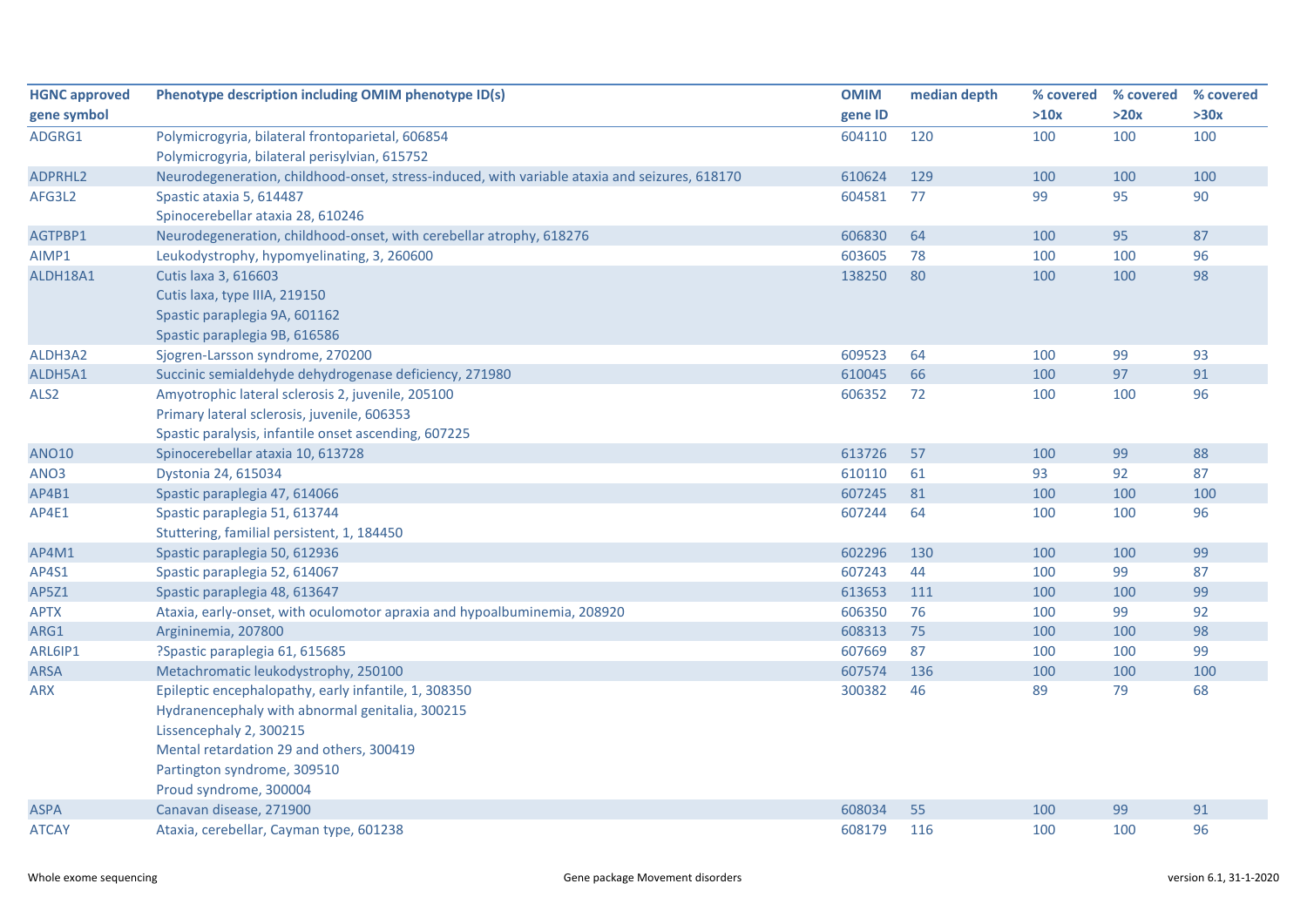| <b>HGNC approved</b> | Phenotype description including OMIM phenotype ID(s)                                                                         | <b>OMIM</b> | median depth | % covered | % covered | % covered |
|----------------------|------------------------------------------------------------------------------------------------------------------------------|-------------|--------------|-----------|-----------|-----------|
| gene symbol          |                                                                                                                              | gene ID     |              | >10x      | >20x      | >30x      |
| ATG5                 | ?Spinocerebellar ataxia 25, 617584                                                                                           | 604261      | 47           | 100       | 97        | 81        |
| ATL1                 | Neuropathy, hereditary sensory, type ID, 613708<br>Spastic paraplegia 3A, 182600                                             | 606439      | 72           | 100       | 100       | 93        |
| <b>ATM</b>           | Ataxia-telangiectasia, 208900                                                                                                | 607585      | 75           | 100       | 99        | 95        |
|                      | {Breast cancer, susceptibility to}, 114480                                                                                   |             |              |           |           |           |
|                      | Lymphoma, B-cell non-Hodgkin, somatic                                                                                        |             |              |           |           |           |
|                      | Lymphoma, mantle cell, somatic                                                                                               |             |              |           |           |           |
|                      | T-cell prolymphocytic leukemia, somatic                                                                                      |             |              |           |           |           |
| ATN1                 | Congenital hypotonia, epilepsy, developmental delay, and digital anomalies, 618494                                           | 607462      | 155          | 100       | 100       | 99        |
|                      | Dentatorubral-pallidoluysian atrophy, 125370                                                                                 |             |              |           |           |           |
| ATP13A2              | Kufor-Rakeb syndrome, 606693                                                                                                 | 610513      | 117          | 100       | 100       | 98        |
|                      | Spastic paraplegia 78, 617225                                                                                                |             |              |           |           |           |
| ATP1A2               | Alternating hemiplegia of childhood 1, 104290                                                                                | 182340      | 130          | 100       | 100       | 100       |
|                      | Migraine, familial basilar, 602481                                                                                           |             |              |           |           |           |
|                      | Migraine, familial hemiplegic, 2, 602481                                                                                     |             |              |           |           |           |
| ATP1A3               | Alternating hemiplegia of childhood 2, 614820                                                                                | 182350      | 144          | 100       | 100       | 100       |
|                      | CAPOS syndrome, 601338                                                                                                       |             |              |           |           |           |
|                      | Dystonia-12, 128235                                                                                                          |             |              |           |           |           |
| ATP2B3               | ?Spinocerebellar ataxia 1, 302500                                                                                            | 300014      | 96           | 100       | 100       | 99        |
| ATP6AP2              | Mental retardation, syndromic, Hedera type, 300423                                                                           | 300556      | 46           | 100       | 91        | 64        |
|                      | ?Parkinsonism with spasticity, 300911                                                                                        |             |              |           |           |           |
| ATP7B                | Wilson disease, 277900                                                                                                       | 606882      | 99           | 100       | 100       | 99        |
| ATP8A2               | ?Cerebellar ataxia, mental retardation, and dysequilibrium syndrome 4, 615268                                                | 605870      | 69           | 100       | 99        | 94        |
| ATXN1<br>ATXN2       | Spinocerebellar ataxia 1, 164400                                                                                             | 601556      | 116          | 100<br>97 | 100<br>93 | 100       |
|                      | {Amyotrophic lateral sclerosis, susceptibility to, 13}, 183090<br>{Parkinson disease, late-onset, susceptibility to}, 168600 | 601517      | 75           |           |           | 86        |
|                      | Spinocerebellar ataxia 2, 183090                                                                                             |             |              |           |           |           |
| ATXN3                | Machado-Joseph disease, 109150                                                                                               | 607047      | 87           | 100       | 99        | 92        |
| ATXN7                | Spinocerebellar ataxia 7, 164500                                                                                             | 607640      | 90           | 100       | 97        | 93        |
| <b>AUH</b>           | 3-methylglutaconic aciduria, type I, 250950                                                                                  | 600529      | 94           | 100       | 100       | 98        |
| B4GALNT1             | Spastic paraplegia 26, 609195                                                                                                | 601873      | 111          | 100       | 100       | 100       |
| BCAP31               | Deafness, dystonia, and cerebral hypomyelination, 300475                                                                     | 300398      | 83           | 100       | 100       | 97        |
| <b>BCKDHA</b>        | Maple syrup urine disease, type Ia, 248600                                                                                   | 608348      | 160          | 100       | 100       | 100       |
| <b>BCKDHB</b>        | Maple syrup urine disease, type Ib, 248600                                                                                   | 248611      | 64           | 100       | 99        | 94        |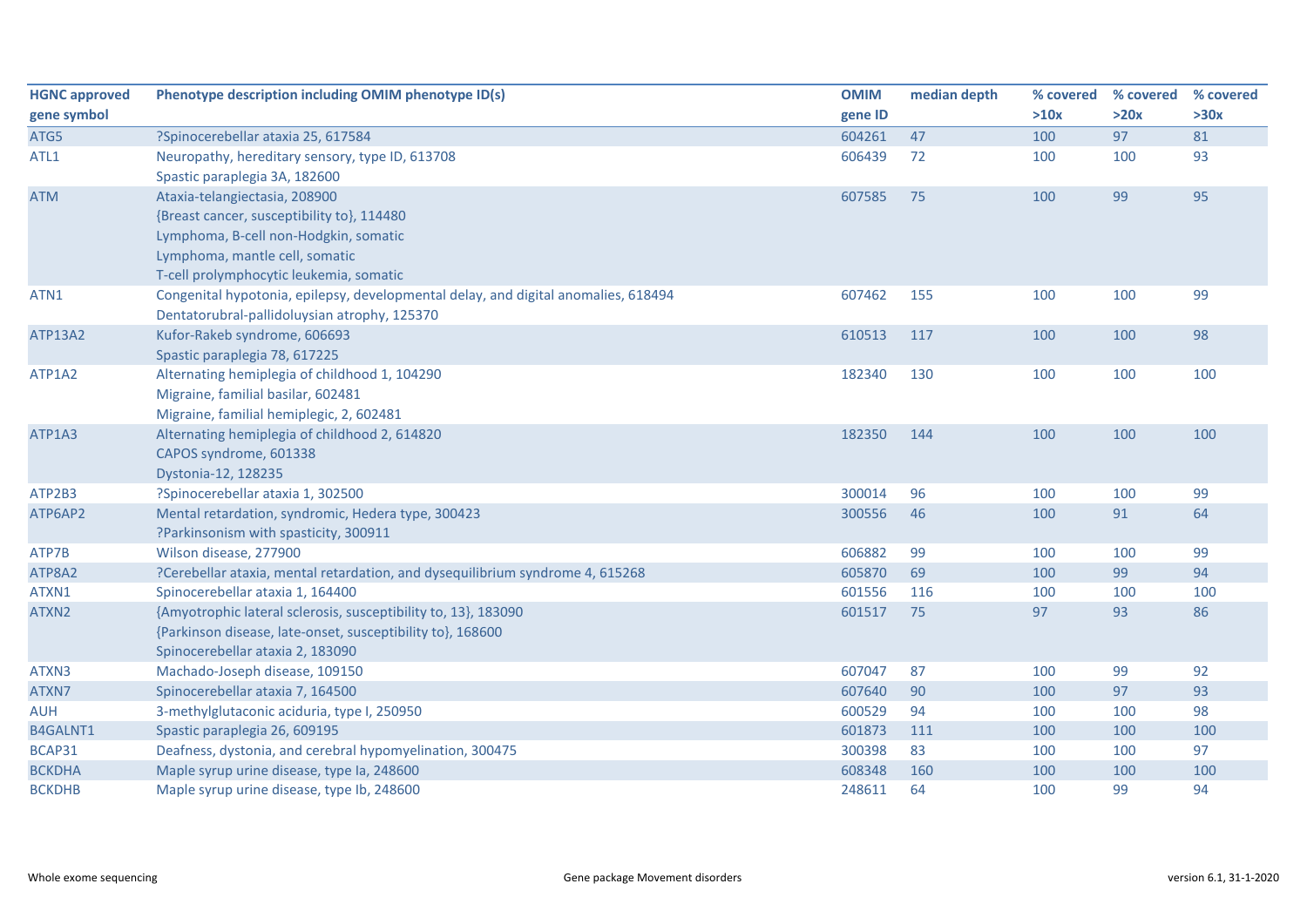| <b>HGNC approved</b>      | Phenotype description including OMIM phenotype ID(s)                                                                                                                                                                                                     | <b>OMIM</b>      | median depth | % covered  | % covered | % covered |
|---------------------------|----------------------------------------------------------------------------------------------------------------------------------------------------------------------------------------------------------------------------------------------------------|------------------|--------------|------------|-----------|-----------|
| gene symbol               |                                                                                                                                                                                                                                                          | gene ID          |              | >10x       | >20x      | >30x      |
| BSCL <sub>2</sub>         | Encephalopathy, progressive, with or without lipodystrophy, 615924<br>Lipodystrophy, congenital generalized, type 2, 269700<br>Neuropathy, distal hereditary motor, type VA, 600794<br>Silver spastic paraplegia syndrome, 270685                        | 606158           | 101          | 100        | 100       | 100       |
| C12orf65                  | Combined oxidative phosphorylation deficiency 7, 613559<br>Spastic paraplegia 55, 615035                                                                                                                                                                 | 613541           | 78           | 100        | 100       | 100       |
| C19orf12                  | Neurodegeneration with brain iron accumulation 4, 614298<br>?Spastic paraplegia 43, 615043                                                                                                                                                               | 614297           | 186          | 100        | 100       | 100       |
| C9orf72                   | Frontotemporal dementia and/or amyotrophic lateral sclerosis 1, 105550                                                                                                                                                                                   | 614260           | 56           | 100        | 100       | 96        |
| CA8                       | Cerebellar ataxia and mental retardation with or without quadrupedal locomotion 3, 613227                                                                                                                                                                | 114815           | 79           | 100        | 100       | 94        |
| CACNA1A                   | Epileptic encephalopathy, early infantile, 42, 617106<br>Episodic ataxia, type 2, 108500<br>Migraine, familial hemiplegic, 1, 141500<br>Migraine, familial hemiplegic, 1, with progressive cerebellar ataxia, 141500<br>Spinocerebellar ataxia 6, 183086 | 601011           | 87           | 100        | 98        | 93        |
| CACNA1B                   | Neurodevelopmental disorder with seizures and nonepileptic hyperkinetic movements, 618497                                                                                                                                                                | 601012           | 116          | 99         | 97        | 96        |
| <b>CACNA1E</b><br>CACNA1G | Epileptic encephalopathy, early infantile, 69, 618285<br>Spinocerebellar ataxia 42, 616795<br>Spinocerebellar ataxia 42, early-onset, severe, with neurodevelopmental deficits, 618087                                                                   | 601013<br>604065 | 106<br>146   | 100<br>100 | 99<br>100 | 97<br>100 |
| CACNB4                    | {Epilepsy, idiopathic generalized, susceptibility to, 9}, 607682<br>{Epilepsy, juvenile myoclonic, susceptibility to, 6}, 607682<br>Episodic ataxia, type 5, 613855                                                                                      | 601949           | 57           | 100        | 100       | 94        |
| CAMTA1                    | Cerebellar ataxia, nonprogressive, with mental retardation, 614756                                                                                                                                                                                       | 611501           | 161          | 100        | 99        | 97        |
| CAPN1                     | Spastic paraplegia 76, 616907                                                                                                                                                                                                                            | 114220           | 135          | 100        | 100       | 100       |
| CCDC88C                   | Hydrocephalus, congenital, 1, 236600<br>?Spinocerebellar ataxia 40, 616053                                                                                                                                                                               | 611204           | 104          | 100        | 100       | 97        |
| CCT5                      | Neuropathy, hereditary sensory, with spastic paraplegia, 256840                                                                                                                                                                                          | 610150           | 85           | 100        | 100       | 91        |
| CDKL5                     | Epileptic encephalopathy, early infantile, 2, 300672                                                                                                                                                                                                     | 300203           | 58           | 100        | 97        | 87        |
| CHCHD <sub>2</sub>        | Parkinson disease 22, 616710                                                                                                                                                                                                                             | 616244           | 67           | 100        | 88        | 68        |
| CHMP1A                    | Pontocerebellar hypoplasia, type 8, 614961                                                                                                                                                                                                               | 164010           | 102          | 100        | 100       | 100       |
| CHP1                      | ?Spastic ataxia 9, 618438                                                                                                                                                                                                                                | 606988           | 40           | 99         | 84        | 66        |
| CIZ1                      | No OMIM phenotype                                                                                                                                                                                                                                        | 611420           | 100          | 99         | 95        | 91        |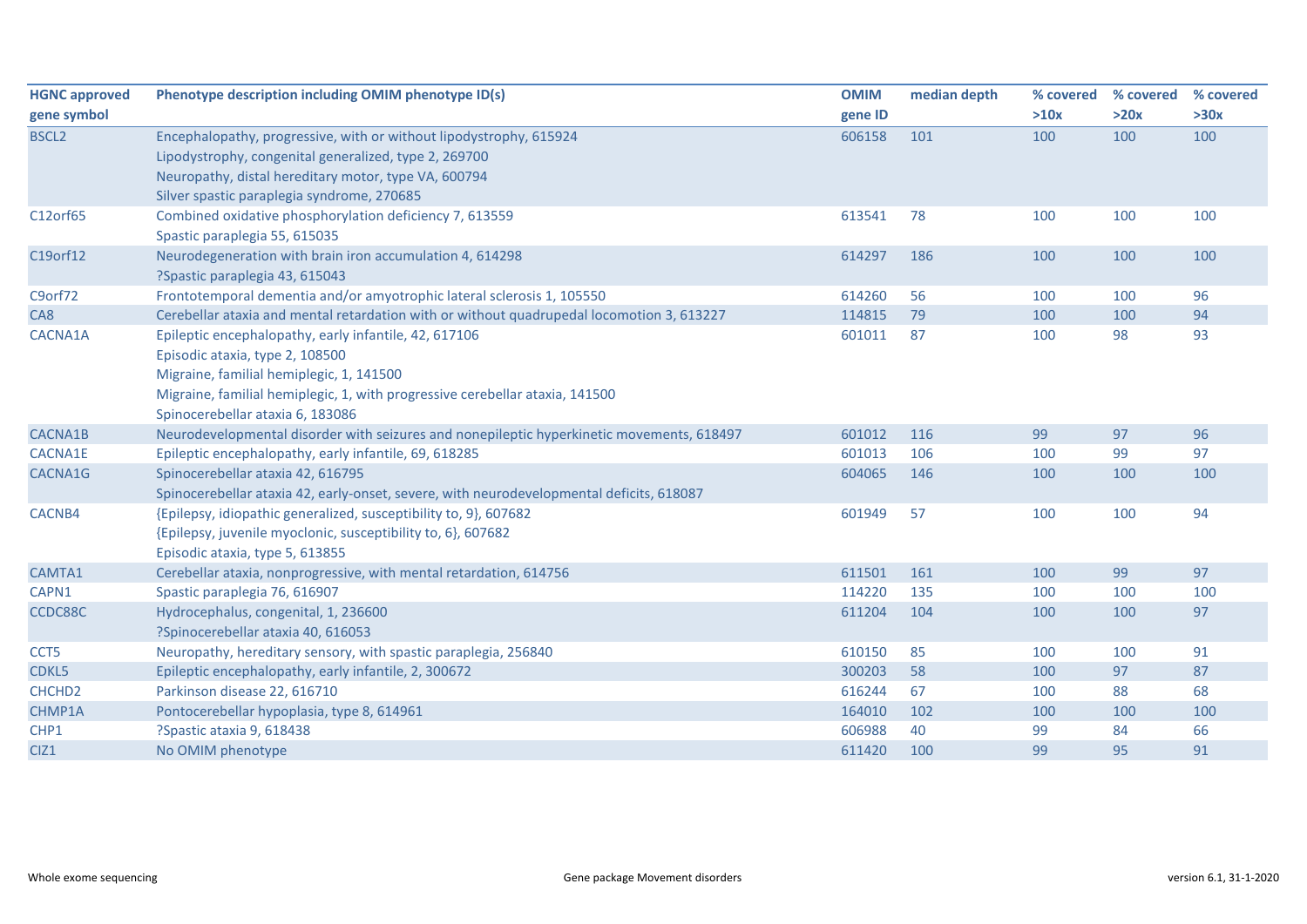| <b>HGNC approved</b> | Phenotype description including OMIM phenotype ID(s)                                                  | <b>OMIM</b> | median depth | % covered | % covered | % covered |
|----------------------|-------------------------------------------------------------------------------------------------------|-------------|--------------|-----------|-----------|-----------|
| gene symbol          |                                                                                                       | gene ID     |              | >10x      | >20x      | >30x      |
| CLCN <sub>2</sub>    | {Epilepsy, idiopathic generalized, susceptibility to, 11}, 607628                                     | 600570      | 100          | 100       | 100       | 100       |
|                      | {Epilepsy, juvenile absence, susceptibility to, 2}, 607628                                            |             |              |           |           |           |
|                      | {Epilepsy, juvenile myoclonic, susceptibility to, 8}, 607628                                          |             |              |           |           |           |
|                      | Hyperaldosteronism, familial, type II, 605635                                                         |             |              |           |           |           |
|                      | Leukoencephalopathy with ataxia, 615651                                                               |             |              |           |           |           |
| CLCN4                | Raynaud-Claes syndrome, 300114                                                                        | 302910      | 80           | 100       | 100       | 98        |
| CLP1                 | Pontocerebellar hypoplasia, type 10, 615803                                                           | 608757      | 99           | 100       | 100       | 100       |
| <b>CLPB</b>          | 3-methylglutaconic aciduria, type VII, with cataracts, neurologic involvement and neutropenia, 616271 | 616254      | 114          | 100       | 100       | 100       |
| <b>COASY</b>         | Neurodegeneration with brain iron accumulation 6, 615643                                              | 609855      | 139          | 100       | 100       | 100       |
|                      | Pontocerebellar hypoplasia, type 12, 618266                                                           |             |              |           |           |           |
| COL6A3               | Bethlem myopathy 1, 158810                                                                            | 120250      | 104          | 100       | 100       | 99        |
|                      | Dystonia 27, 616411                                                                                   |             |              |           |           |           |
|                      | Ullrich congenital muscular dystrophy 1, 254090                                                       |             |              |           |           |           |
| COQ <sub>2</sub>     | Coenzyme Q10 deficiency, primary, 1, 607426                                                           | 609825      | 66           | 100       | 100       | 94        |
|                      | {Multiple system atrophy, susceptibility to}, 146500                                                  |             |              |           |           |           |
| COQ8A                | Coenzyme Q10 deficiency, primary, 4, 612016                                                           | 606980      | 129          | 100       | 100       | 100       |
| COQ9                 | Coenzyme Q10 deficiency, primary, 5, 614654                                                           | 612837      | 105          | 100       | 100       | 100       |
| CP                   | Cerebellar ataxia, 604290                                                                             | 117700      | 63           | 100       | 100       | 96        |
|                      | Hemosiderosis, systemic, due to aceruloplasminemia, 604290                                            |             |              |           |           |           |
|                      | [Hypoceruloplasminemia, hereditary], 604290                                                           |             |              |           |           |           |
| CPT1C                | ?Spastic paraplegia 73, 616282                                                                        | 608846      | 107          | 100       | 100       | 98        |
| CSF1R                | Brain abnormalities, neurodegeneration, and dysosteosclerosis, 618476                                 | 164770      | 99           | 100       | 100       | 100       |
|                      | Leukoencephalopathy, diffuse hereditary, with spheroids, 221820                                       |             |              |           |           |           |
| <b>CSTB</b>          | Epilepsy, progressive myoclonic 1A (Unverricht and Lundborg), 254800                                  | 601145      | 84           | 100       | 100       | 100       |
| <b>CWF19L1</b>       | Spinocerebellar ataxia 17, 616127                                                                     | 616120      | 59           | 100       | 100       | 92        |
| CYB5R3               | Methemoglobinemia, type I, 250800                                                                     | 613213      | 127          | 100       | 100       | 100       |
|                      | Methemoglobinemia, type II, 250800                                                                    |             |              |           |           |           |
| <b>CYP27A1</b>       | Cerebrotendinous xanthomatosis, 213700                                                                | 606530      | 131          | 100       | 100       | 100       |
| CYP2U1               | Spastic paraplegia 56, 615030                                                                         | 610670      | 66           | 100       | 100       | 96        |
| CYP7B1               | Bile acid synthesis defect, congenital, 3, 613812                                                     | 603711      | 67           | 100       | 100       | 98        |
|                      | Spastic paraplegia 5A, 270800                                                                         |             |              |           |           |           |
| DAB1                 | Spinocerebellar ataxia 37, 615945                                                                     | 603448      | 70           | 100       | 100       | 97        |
| <b>DBT</b>           | Maple syrup urine disease, type II, 248600                                                            | 248610      | 115          | 100       | 100       | 99        |
| DCAF17               | Woodhouse-Sakati syndrome, 241080                                                                     | 612515      | 75           | 100       | 100       | 94        |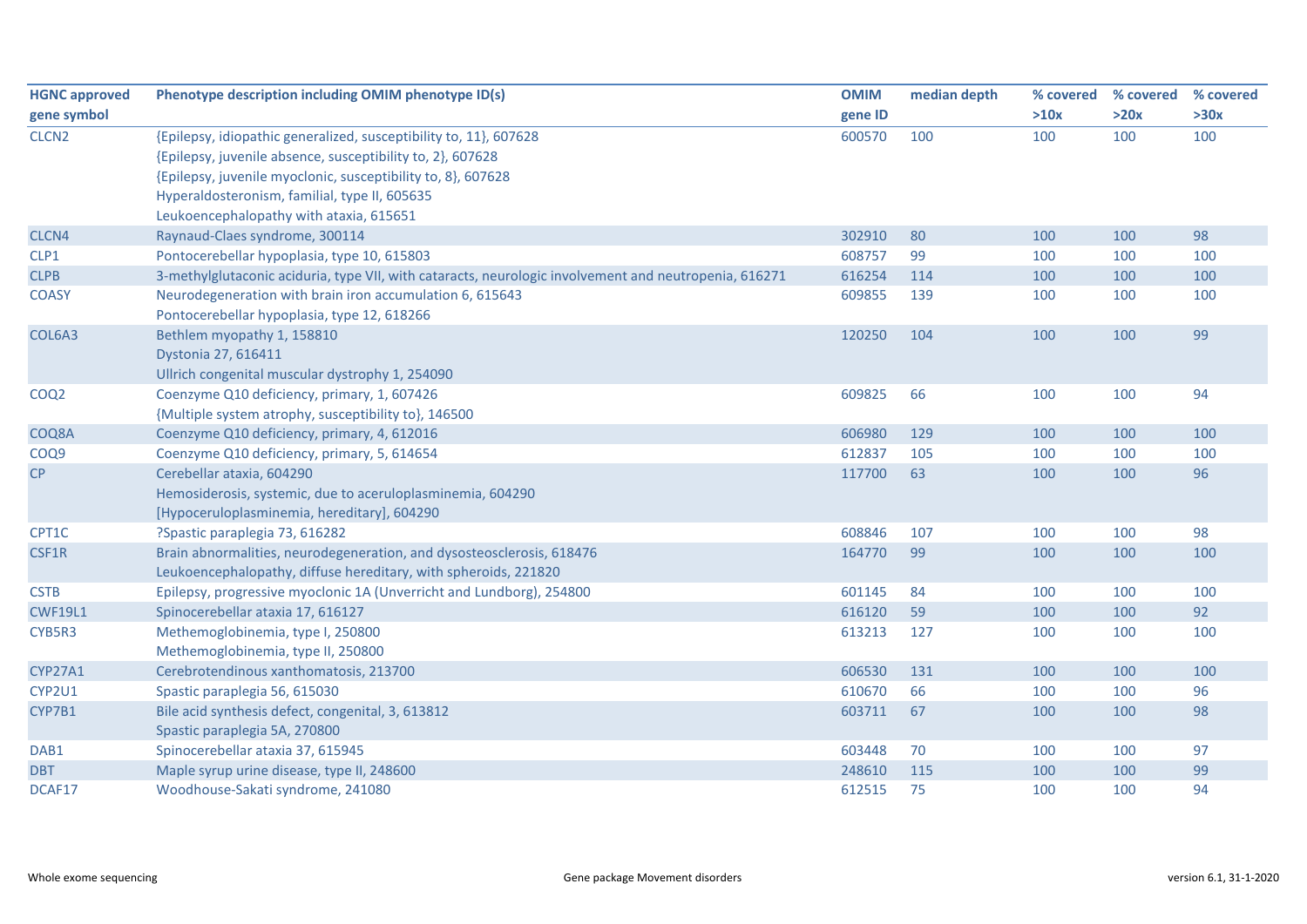| <b>HGNC approved</b> | Phenotype description including OMIM phenotype ID(s)                                         | <b>OMIM</b> | median depth | % covered | % covered | % covered |
|----------------------|----------------------------------------------------------------------------------------------|-------------|--------------|-----------|-----------|-----------|
| gene symbol          |                                                                                              | gene ID     |              | >10x      | >20x      | >30x      |
| <b>DCC</b>           | Colorectal cancer, somatic, 114500                                                           | 120470      | 70           | 100       | 100       | 98        |
|                      | Esophageal carcinoma, somatic, 133239                                                        |             |              |           |           |           |
|                      | Gaze palsy, familial horizontal, with progressive scoliosis, 2, 617542                       |             |              |           |           |           |
|                      | Mirror movements 1 and/or agenesis of the corpus callosum, 157600                            |             |              |           |           |           |
| DCTN1                | {Amyotrophic lateral sclerosis, susceptibility to}, 105400                                   | 601143      | 95           | 100       | 100       | 99        |
|                      | Neuropathy, distal hereditary motor, type VIIB, 607641                                       |             |              |           |           |           |
|                      | Perry syndrome, 168605                                                                       |             |              |           |           |           |
| <b>DDC</b>           | Aromatic L-amino acid decarboxylase deficiency, 608643                                       | 107930      | 84           | 100       | 99        | 92        |
| DDHD1                | Spastic paraplegia 28, 609340                                                                | 614603      | 107          | 100       | 98        | 92        |
| DDHD <sub>2</sub>    | Spastic paraplegia 54, 615033                                                                | 615003      | 76           | 100       | 100       | 97        |
| <b>DHDDS</b>         | ?Congenital disorder of glycosylation, type 1bb, 613861                                      | 608172      | 69           | 100       | 100       | 99        |
|                      | Developmental delay and seizures with or without movement abnormalities, 617836              |             |              |           |           |           |
|                      | Retinitis pigmentosa 59, 613861                                                              |             |              |           |           |           |
| <b>DLAT</b>          | Pyruvate dehydrogenase E2 deficiency, 245348                                                 | 608770      | 74           | 100       | 98        | 90        |
| <b>DLD</b>           | Dihydrolipoamide dehydrogenase deficiency, 246900                                            | 238331      | 77           | 100       | 100       | 98        |
| DNAJC13              | No OMIM phenotype                                                                            | 614334      | 71           | 100       | 99        | 94        |
| DNAJC3               | ?Ataxia, combined cerebellar and peripheral, with hearing loss and diabetes mellitus, 616192 | 601184      | 66           | 100       | 99        | 91        |
| DNAJC6               | Parkinson disease 19a, juvenile-onset, 615528                                                | 608375      | 84           | 100       | 100       | 98        |
|                      | Parkinson disease 19b, early-onset, 615528                                                   |             |              |           |           |           |
| DNAL4                | ?Mirror movements 3, 616059                                                                  | 610565      | 121          | 100       | 100       | 100       |
| DNMT1                | Cerebellar ataxia, deafness, and narcolepsy, 604121                                          | 126375      | 93           | 100       | 100       | 97        |
|                      | Neuropathy, hereditary sensory, type IE, 614116                                              |             |              |           |           |           |
| <b>DSTYK</b>         | Congenital anomalies of kidney and urinary tract 1, 610805                                   | 612666      | 77           | 100       | 98        | 93        |
|                      | Spastic paraplegia 23, 270750                                                                |             |              |           |           |           |
| ECHS1                | Mitochondrial short-chain enoyl-CoA hydratase 1 deficiency, 616277                           | 602292      | 79           | 100       | 100       | 100       |
| EEF2                 | ?Spinocerebellar ataxia 26, 609306                                                           | 130610      | 117          | 100       | 100       | 100       |
| EIF2B1               | Leukoencephalopathy with vanishing white matter, 603896                                      | 606686      | 79           | 100       | 100       | 100       |
| EIF2B2               | Leukoencephalopathy with vanishing white matter, 603896                                      | 606454      | 77           | 100       | 98        | 91        |
|                      | Ovarioleukodystrophy, 603896                                                                 |             |              |           |           |           |
| EIF2B3               | Leukoencephalopathy with vanishing white matter, 603896                                      | 606273      | 58           | 100       | 100       | 94        |
| EIF2B4               | Leukoencephalopathy with vanishing white matter, 603896                                      | 606687      | 89           | 100       | 100       | 100       |
|                      | Ovarioleukodystrophy, 603896                                                                 |             |              |           |           |           |
| EIF2B5               | Leukoencephalopathy with vanishing white matter, 603896                                      | 603945      | 72           | 100       | 100       | 98        |
|                      | Ovarioleukodystrophy, 603896                                                                 |             |              |           |           |           |
| EIF4G1               | {Parkinson disease 18}, 614251                                                               | 600495      | 100          | 100       | 100       | 100       |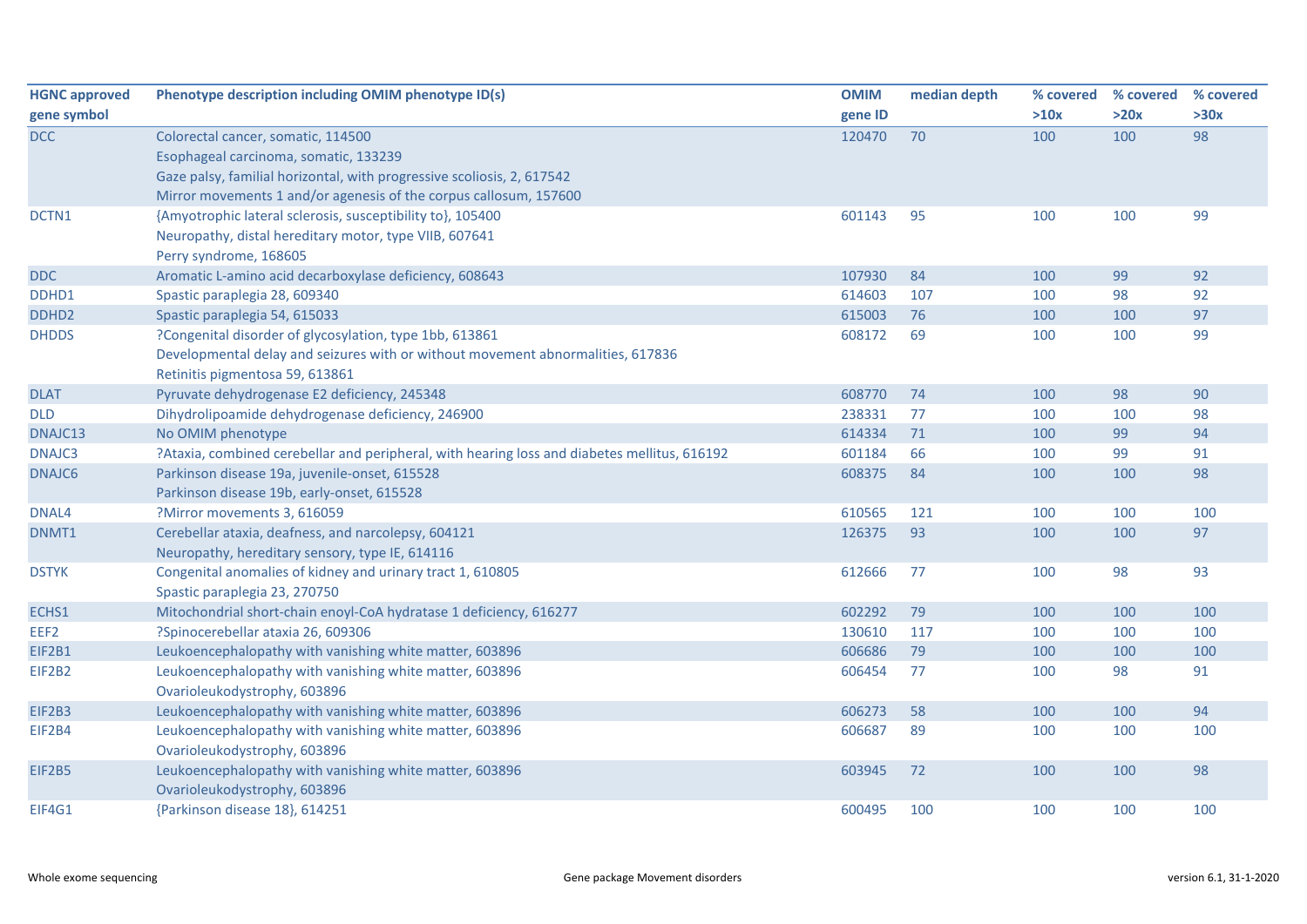| <b>HGNC approved</b> | Phenotype description including OMIM phenotype ID(s)                             | <b>OMIM</b> | median depth | % covered | % covered | % covered |
|----------------------|----------------------------------------------------------------------------------|-------------|--------------|-----------|-----------|-----------|
| gene symbol          |                                                                                  | gene ID     |              | >10x      | >20x      | >30x      |
| ELOVL4               | Ichthyosis, spastic quadriplegia, and mental retardation, 614457                 | 605512      | 71           | 100       | 100       | 98        |
|                      | Spinocerebellar ataxia 34, 133190                                                |             |              |           |           |           |
|                      | Stargardt disease 3, 600110                                                      |             |              |           |           |           |
| ELOVL5               | Spinocerebellar ataxia 38, 615957                                                | 611805      | 93           | 100       | 100       | 98        |
| ENTPD1               | Spastic paraplegia 64, 615683                                                    | 601752      | 68           | 100       | 100       | 96        |
| ERLIN1               | Spastic paraplegia 62, 615681                                                    | 611604      | 66           | 100       | 100       | 95        |
| ERLIN2               | Spastic paraplegia 18, 611225                                                    | 611605      | 65           | 100       | 100       | 95        |
| EXOSC3               | Pontocerebellar hypoplasia, type 1B, 614678                                      | 606489      | 114          | 100       | 100       | 96        |
| FA2H                 | Spastic paraplegia 35, 612319                                                    | 611026      | 83           | 100       | 99        | 91        |
| <b>FAM126A</b>       | Leukodystrophy, hypomyelinating, 5, 610532                                       | 610531      | 63           | 100       | 100       | 98        |
| FAR1                 | Peroxisomal fatty acyl-CoA reductase 1 disorder, 616154                          | 616107      | 74           | 100       | 100       | 96        |
| FARS2                | Combined oxidative phosphorylation deficiency 14, 614946                         | 611592      | 111          | 100       | 100       | 100       |
|                      | Spastic paraplegia 77, 617046                                                    |             |              |           |           |           |
| FAT2                 | Spinocerebellar ataxia 45, 617769                                                | 604269      | 95           | 100       | 100       | 99        |
| FBXO7                | Parkinson disease 15, 260300                                                     | 605648      | 86           | 100       | 100       | 97        |
| <b>FGF14</b>         | Spinocerebellar ataxia 27, 609307                                                | 601515      | 68           | 100       | 100       | 98        |
| FLVCR1               | Ataxia, posterior column, with retinitis pigmentosa, 609033                      | 609144      | 98           | 100       | 100       | 96        |
| FMR1                 | Fragile X syndrome, 300624                                                       | 309550      | 41           | 100       | 96        | 76        |
|                      | Fragile X tremor/ataxia syndrome, 300623                                         |             |              |           |           |           |
|                      | Premature ovarian failure 1, 311360                                              |             |              |           |           |           |
| FOLR1                | Neurodegeneration due to cerebral folate transport deficiency, 613068            | 136430      | 111          | 100       | 100       | 100       |
| FOXG1                | Rett syndrome, congenital variant, 613454                                        | 164874      | 127          | 97        | 90        | 84        |
| FRMD7                | Nystagmus 1, congenital, 310700                                                  | 300628      | 50           | 100       | 98        | 89        |
|                      | Nystagmus, infantile periodic alternating, 310700                                |             |              |           |           |           |
| FTL                  | Hyperferritinemia-cataract syndrome, 600886                                      | 134790      | 144          | 100       | 100       | 100       |
|                      | L-ferritin deficiency, dominant and recessive, 615604                            |             |              |           |           |           |
|                      | Neurodegeneration with brain iron accumulation 3, 606159                         |             |              |           |           |           |
| <b>FUS</b>           | Amyotrophic lateral sclerosis 6, with or without frontotemporal dementia, 608030 | 137070      | 77           | 100       | 100       | 97        |
|                      | Essential tremor, hereditary, 4, 614782                                          |             |              |           |           |           |
| <b>FXN</b>           | Friedreich ataxia, 229300                                                        | 606829      | 41           | 100       | 91        | 64        |
|                      | Friedreich ataxia with retained reflexes, 229300                                 |             |              |           |           |           |
| <b>GALC</b>          | Krabbe disease, 245200                                                           | 606890      | 54           | 100       | 99        | 89        |
| <b>GAN</b>           | Giant axonal neuropathy-1, 256850                                                | 605379      | 86           | 100       | 100       | 99        |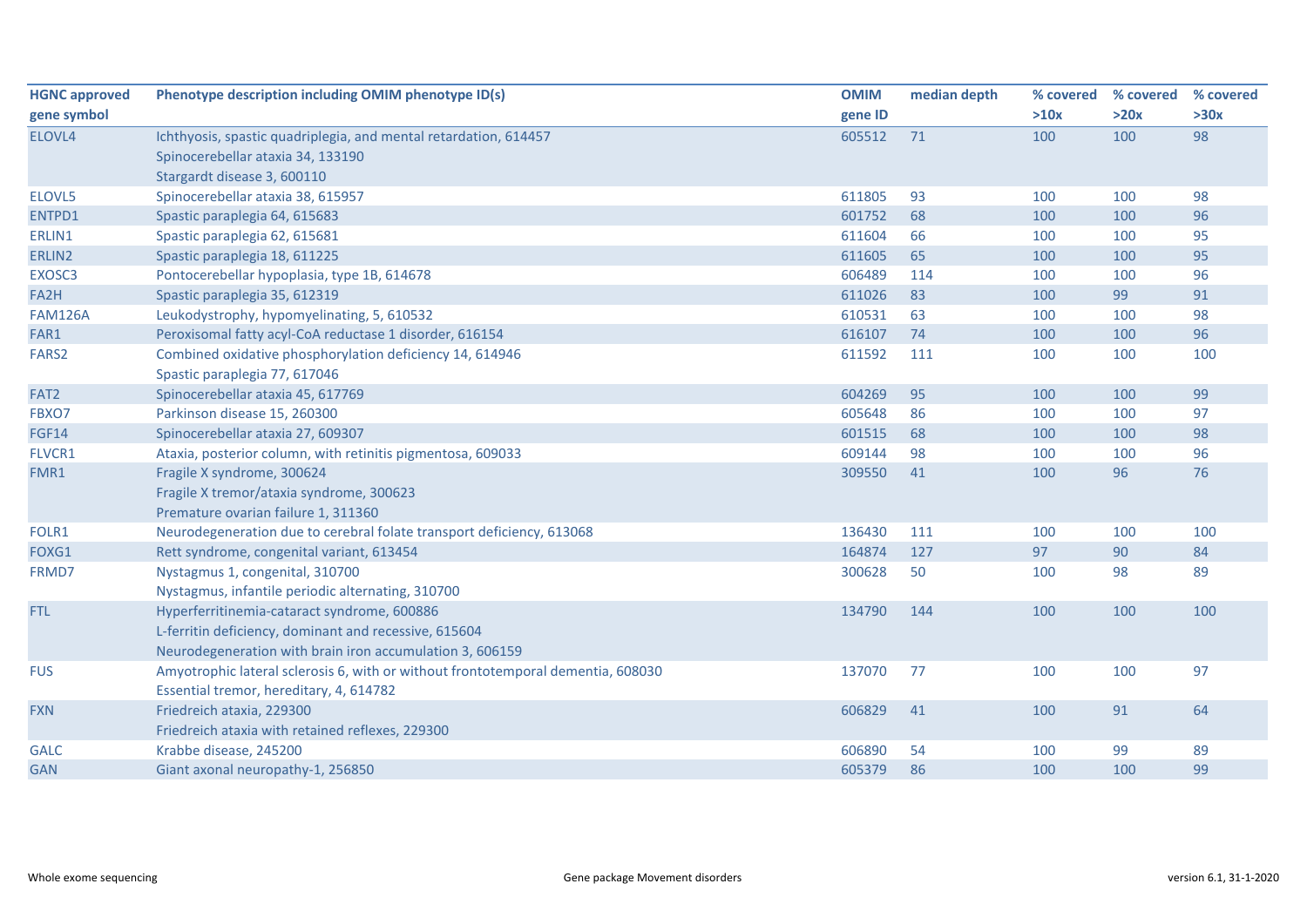| <b>HGNC approved</b> | Phenotype description including OMIM phenotype ID(s)                                    | <b>OMIM</b> | median depth | % covered | % covered | % covered |
|----------------------|-----------------------------------------------------------------------------------------|-------------|--------------|-----------|-----------|-----------|
| gene symbol          |                                                                                         | gene ID     |              | >10x      | >20x      | >30x      |
| <b>GBA</b>           | Gaucher disease, perinatal lethal, 608013                                               | 606463      | 172          | 100       | 100       | 100       |
|                      | Gaucher disease, type I, 230800                                                         |             |              |           |           |           |
|                      | Gaucher disease, type II, 230900                                                        |             |              |           |           |           |
|                      | Gaucher disease, type III, 231000                                                       |             |              |           |           |           |
|                      | Gaucher disease, type IIIC, 231005                                                      |             |              |           |           |           |
|                      | {Lewy body dementia, susceptibility to}, 127750                                         |             |              |           |           |           |
|                      | {Parkinson disease, late-onset, susceptibility to}, 168600                              |             |              |           |           |           |
| GBA2                 | Spastic paraplegia 46, 614409                                                           | 609471      | 137          | 100       | 100       | 100       |
| <b>GCDH</b>          | Glutaricaciduria, type I, 231670                                                        | 608801      | 112          | 100       | 100       | 100       |
| GCH1                 | Dystonia, DOPA-responsive, with or without hyperphenylalaninemia, 128230                | 600225      | 52           | 100       | 100       | 93        |
|                      | Hyperphenylalaninemia, BH4-deficient, B, 233910                                         |             |              |           |           |           |
| <b>GFAP</b>          | Alexander disease, 203450                                                               | 137780      | 81           | 100       | 100       | 99        |
| GIGYF2               | {Parkinson disease 11}, 607688                                                          | 612003      | 66           | 100       | 99        | 94        |
| GJC <sub>2</sub>     | Leukodystrophy, hypomyelinating, 2, 608804                                              | 608803      | 85           | 96        | 86        | 76        |
|                      | Lymphatic malformation 3, 613480                                                        |             |              |           |           |           |
|                      | Spastic paraplegia 44, 613206                                                           |             |              |           |           |           |
| GLB1                 | GM1-gangliosidosis, type I, 230500                                                      | 611458      | 105          | 100       | 100       | 98        |
|                      | GM1-gangliosidosis, type II, 230600                                                     |             |              |           |           |           |
|                      | GM1-gangliosidosis, type III, 230650                                                    |             |              |           |           |           |
|                      | Mucopolysaccharidosis type IVB (Morquio), 253010                                        |             |              |           |           |           |
| <b>GNAL</b>          | Dystonia 25, 615073                                                                     | 139312      | 71           | 100       | 100       | 94        |
| GOSR2                | Epilepsy, progressive myoclonic 6, 614018                                               | 604027      | 66           | 100       | 95        | 90        |
| <b>GPR143</b>        | Nystagmus 6, congenital, 300814                                                         | 300808      | 43           | 100       | 89        | 76        |
|                      | Ocular albinism, type I, Nettleship-Falls type, 300500                                  |             |              |           |           |           |
| GRID <sub>2</sub>    | Spinocerebellar ataxia 18, 616204                                                       | 602368      | 78           | 100       | 100       | 99        |
| GRIN1                | Neurodevelopmental disorder with or without hyperkinetic movements and seizures, 614254 | 138249      | 132          | 100       | 100       | 99        |
|                      | Neurodevelopmental disorder with or without hyperkinetic movements and seizures, 617820 |             |              |           |           |           |
| GRIN2B               | Epileptic encephalopathy, early infantile, 27, 616139                                   | 138252      | 122          | 100       | 100       | 99        |
|                      | Mental retardation 6, 613970                                                            |             |              |           |           |           |
| GRM1                 | Spinocerebellar ataxia 44, 617691                                                       | 604473      | 136          | 100       | 100       | 99        |
|                      | Spinocerebellar ataxia 13, 614831                                                       |             |              |           |           |           |
| HACE1                | Spastic paraplegia and psychomotor retardation with or without seizures, 616756         | 610876      | 80           | 100       | 100       | 94        |
| <b>HEXB</b>          | Sandhoff disease, infantile, juvenile, and adult forms, 268800                          | 606873      | 119          | 100       | 100       | 97        |
| <b>HPCA</b>          | Dystonia 2, torsion, 224500                                                             | 142622      | 248          | 100       | 100       | 100       |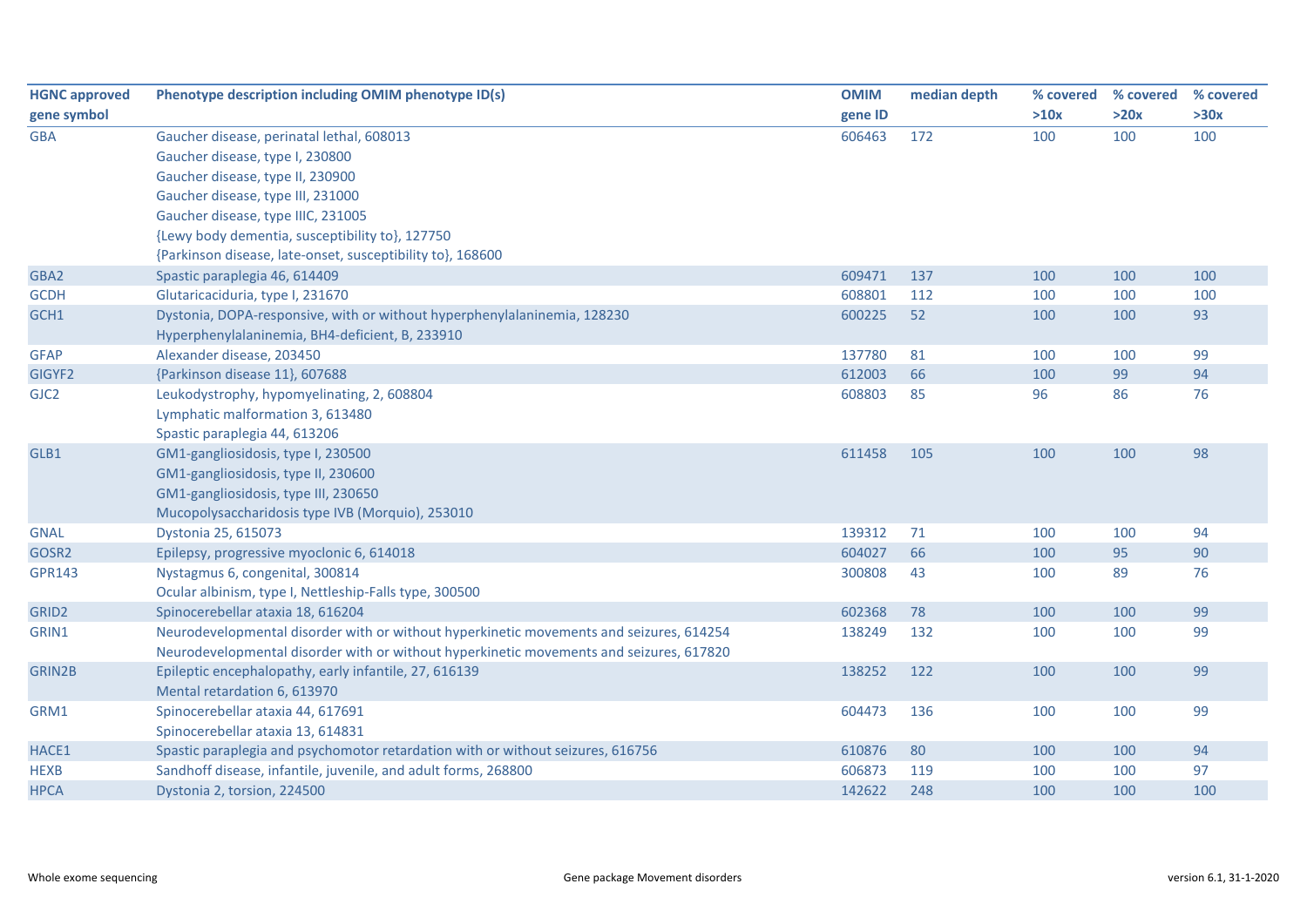| <b>HGNC approved</b> | Phenotype description including OMIM phenotype ID(s)                                  | <b>OMIM</b> | median depth | % covered | % covered | % covered |
|----------------------|---------------------------------------------------------------------------------------|-------------|--------------|-----------|-----------|-----------|
| gene symbol          |                                                                                       | gene ID     |              | >10x      | >20x      | >30x      |
| HPRT1                | HPRT-related gout, 300323                                                             | 308000      | 43           | 100       | 99        | 81        |
|                      | Lesch-Nyhan syndrome, 300322                                                          |             |              |           |           |           |
| <b>HSD17B4</b>       | D-bifunctional protein deficiency, 261515                                             | 601860      | 62           | 100       | 98        | 93        |
|                      | Perrault syndrome 1, 233400                                                           |             |              |           |           |           |
| HSPD1                | Leukodystrophy, hypomyelinating, 4, 612233                                            | 118190      | 65           | 100       | 99        | 85        |
|                      | Spastic paraplegia 13, 605280                                                         |             |              |           |           |           |
| HTRA2                | 3-methylglutaconic aciduria, type VIII, 617248                                        | 606441      | 143          | 100       | 100       | 98        |
|                      | {Parkinson disease 13}, 610297                                                        |             |              |           |           |           |
| <b>IBA57</b>         | Multiple mitochondrial dysfunctions syndrome 3, 615330                                | 615316      | 124          | 100       | 100       | 97        |
|                      | ?Spastic paraplegia 74, 616451                                                        |             |              |           |           |           |
| IFRD1                | No OMIM phenotype                                                                     | 603502      | 68           | 100       | 100       | 95        |
| <b>ISCA2</b>         | Multiple mitochondrial dysfunctions syndrome 4, 616370                                | 615317      | 89           | 100       | 100       | 100       |
| ITPR1                | Gillespie syndrome, 206700                                                            | 147265      | 90           | 100       | 100       | 98        |
|                      | Spinocerebellar ataxia 15, 606658                                                     |             |              |           |           |           |
|                      | Spinocerebellar ataxia 29, congenital nonprogressive, 117360                          |             |              |           |           |           |
| <b>KATNB1</b>        | Lissencephaly 6, with microcephaly, 616212                                            | 602703      | 141          | 100       | 100       | 100       |
| KCNA1                | Episodic ataxia/myokymia syndrome, 160120                                             | 176260      | 126          | 100       | 100       | 100       |
| <b>KCNA2</b>         | Epileptic encephalopathy, early infantile, 32, 616366                                 | 176262      | 108          | 100       | 100       | 100       |
| KCNC1                | Epilepsy, progressive myoclonic 7, 616187                                             | 176258      | 138          | 100       | 100       | 99        |
| KCNC3                | Spinocerebellar ataxia 13, 605259                                                     | 176264      | 91           | 94        | 78        | 64        |
| KCND3                | Brugada syndrome 9, 616399                                                            | 605411      | 167          | 100       | 100       | 99        |
|                      | Spinocerebellar ataxia 19, 607346                                                     |             |              |           |           |           |
| KCNJ10               | Enlarged vestibular aqueduct, digenic, 600791                                         | 602208      | 171          | 100       | 100       | 100       |
|                      | SESAME syndrome, 612780                                                               |             |              |           |           |           |
| <b>KCNMA1</b>        | ?Cerebellar atrophy, developmental delay, and seizures, 617643                        | 600150      | 88           | 100       | 100       | 96        |
|                      | Paroxysmal nonkinesigenic dyskinesia, 3, with or without generalized epilepsy, 609446 |             |              |           |           |           |
| KCTD17               | Dystonia 26, myoclonic, 616398                                                        | 616386      | 89           | 100       | 100       | 97        |
| KCTD7                | Epilepsy, progressive myoclonic 3, with or without intracellular inclusions, 611726   | 611725      | 159          | 100       | 100       | 100       |
| KIDINS220            | Spastic paraplegia, intellectual disability, nystagmus, and obesity, 617296           | 615759      | 59           | 100       | 98        | 90        |
| KIF1A                | Mental retardation 9, 614255                                                          | 601255      | 101          | 100       | 100       | 98        |
|                      | Neuropathy, hereditary sensory, type IIC, 614213                                      |             |              |           |           |           |
|                      | Spastic paraplegia 30, 610357                                                         |             |              |           |           |           |
| KIF1C                | Spastic ataxia 2, 611302                                                              | 603060      | 141          | 100       | 100       | 100       |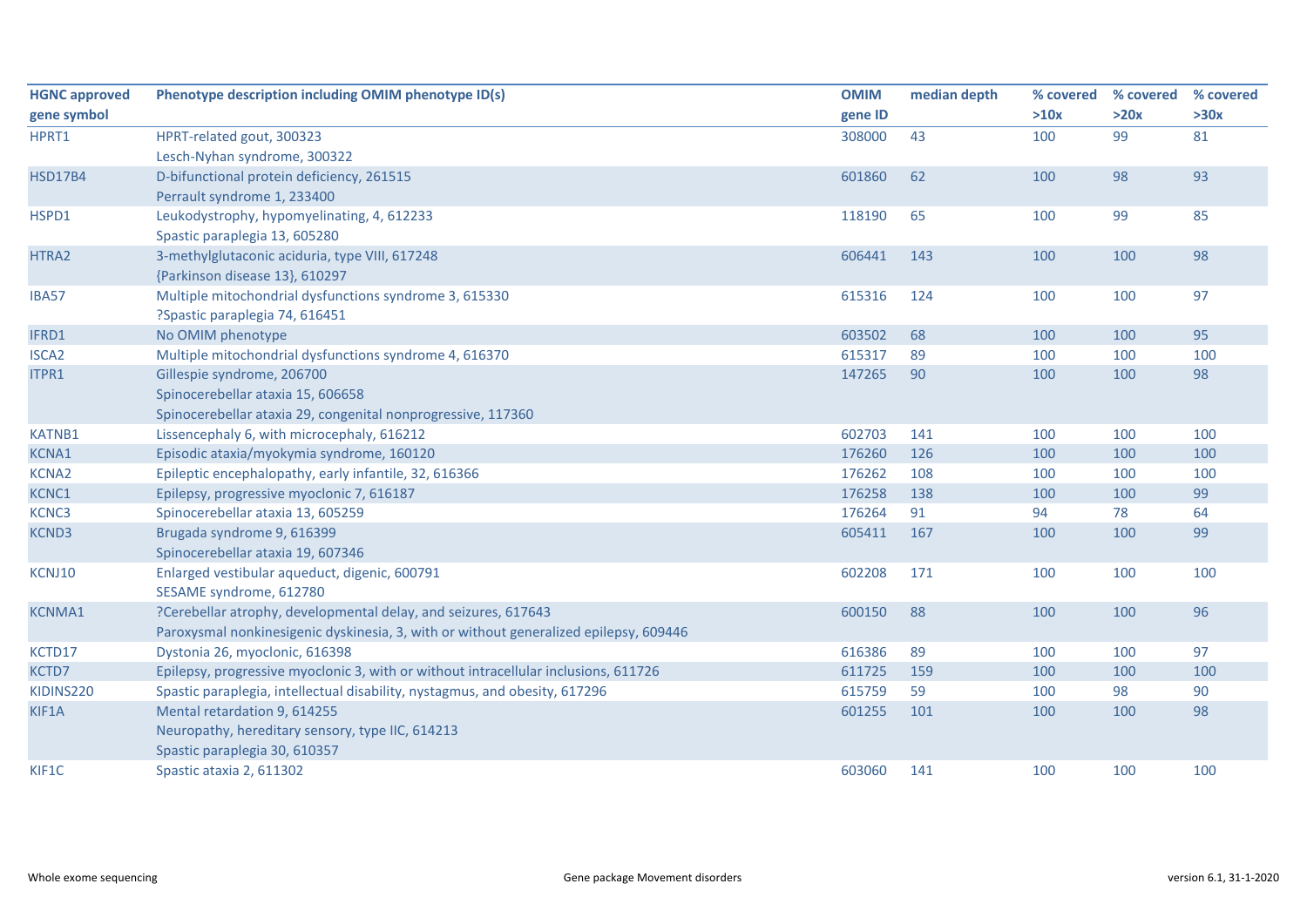| <b>HGNC approved</b> | Phenotype description including OMIM phenotype ID(s)                                  | <b>OMIM</b> | median depth | % covered | % covered | % covered |
|----------------------|---------------------------------------------------------------------------------------|-------------|--------------|-----------|-----------|-----------|
| gene symbol          |                                                                                       | gene ID     |              | >10x      | >20x      | >30x      |
| KIF5A                | {Amyotrophic lateral sclerosis, susceptibility to, 25}, 617921                        | 602821      | 90           | 100       | 100       | 96        |
|                      | Myoclonus, intractable, neonatal, 617235                                              |             |              |           |           |           |
|                      | Spastic paraplegia 10, 604187                                                         |             |              |           |           |           |
| KMT2B                | Dystonia 28, childhood-onset, 617284                                                  | 606834      | 141          | 97        | 95        | 94        |
| L1CAM                | CRASH syndrome, 303350                                                                | 308840      | 101          | 100       | 100       | 100       |
|                      | Corpus callosum, partial agenesis of, 304100                                          |             |              |           |           |           |
|                      | Hydrocephalus due to aqueductal stenosis, 307000                                      |             |              |           |           |           |
|                      | Hydrocephalus with Hirschsprung disease, 307000                                       |             |              |           |           |           |
|                      | Hydrocephalus with congenital idiopathic intestinal pseudoobstruction, 307000         |             |              |           |           |           |
|                      | MASA syndrome, 303350                                                                 |             |              |           |           |           |
| LAMA1                | Poretti-Boltshauser syndrome, 615960                                                  | 150320      | 87           | 100       | 100       | 97        |
| LAMB1                | Lissencephaly 5, 615191                                                               | 150240      | 94           | 100       | 100       | 97        |
| LMNB1                | Leukodystrophy, adult-onset, 169500                                                   | 150340      | 66           | 100       | 100       | 97        |
| <b>LRPPRC</b>        | Leigh syndrome, French-Canadian type, 220111                                          | 607544      | 60           | 100       | 99        | 91        |
| LRRK2                | {Parkinson disease 8}, 607060                                                         | 609007      | 78           | 100       | 100       | 96        |
| <b>MAG</b>           | Spastic paraplegia 75, 616680                                                         | 159460      | 156          | 100       | 100       | 100       |
| <b>MAPT</b>          | Dementia, frontotemporal, with or without parkinsonism, 600274                        | 157140      | 120          | 100       | 100       | 100       |
|                      | {Parkinson disease, susceptibility to}, 168600                                        |             |              |           |           |           |
|                      | Pick disease, 172700                                                                  |             |              |           |           |           |
|                      | Supranuclear palsy, progressive, 601104                                               |             |              |           |           |           |
|                      | Supranuclear palsy, progressive atypical, 260540                                      |             |              |           |           |           |
| MARS2                | ?Combined oxidative phosphorylation deficiency 25, 616430                             | 609728      | 157          | 100       | 100       | 100       |
|                      | Spastic ataxia 3, 611390                                                              |             |              |           |           |           |
| MECP <sub>2</sub>    | {Autism susceptibility 3}, 300496                                                     | 300005      | 113          | 100       | 100       | 96        |
|                      | Encephalopathy, neonatal severe, 300673                                               |             |              |           |           |           |
|                      | Mental retardation syndromic, Lubs type, 300260                                       |             |              |           |           |           |
|                      | Mental retardation, syndromic 13, 300055                                              |             |              |           |           |           |
|                      | Rett syndrome, 312750                                                                 |             |              |           |           |           |
|                      | Rett syndrome, atypical, 312750                                                       |             |              |           |           |           |
|                      | Rett syndrome, preserved speech variant, 312750                                       |             |              |           |           |           |
| <b>MECR</b>          | Dystonia, childhood-onset, with optic atrophy and basal ganglia abnormalities, 617282 | 608205      | 97           | 100       | 100       | 99        |
| MED <sub>20</sub>    | No OMIM phenotype                                                                     | 612915      | 148          | 100       | 100       | 100       |
| MICU1                | Myopathy with extrapyramidal signs, 615673                                            | 605084      | 52           | 100       | 98        | 82        |
| MLC1                 | Megalencephalic leukoencephalopathy with subcortical cysts, 604004                    | 605908      | 79           | 100       | 100       | 94        |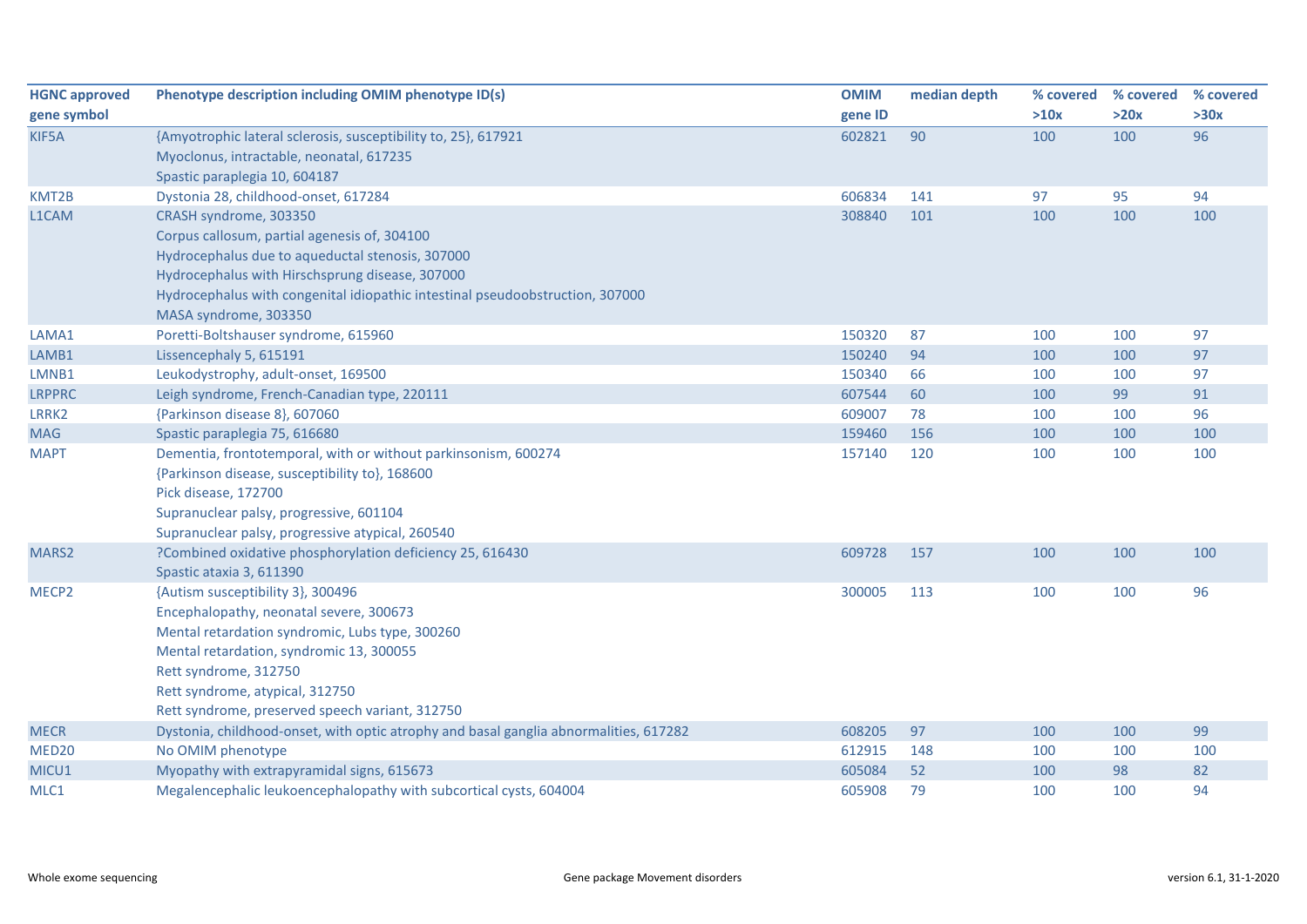| <b>HGNC approved</b> | Phenotype description including OMIM phenotype ID(s)                              | <b>OMIM</b> | median depth | % covered | % covered | % covered |
|----------------------|-----------------------------------------------------------------------------------|-------------|--------------|-----------|-----------|-----------|
| gene symbol          |                                                                                   | gene ID     |              | >10x      | >20x      | >30x      |
| <b>MMADHC</b>        | Homocystinuria, cblD type, variant 1, 277410                                      | 611935      | 63           | 100       | 100       | 90        |
|                      | Methylmalonic aciduria and homocystinuria, cblD type, 277410                      |             |              |           |           |           |
|                      | Methylmalonic aciduria, cblD type, variant 2, 277410                              |             |              |           |           |           |
| <b>MME</b>           | Charcot-Marie-Tooth disease, axonal, type 2T, 617017                              | 120520      | 58           | 100       | 99        | 91        |
|                      | ?Spinocerebellar ataxia 43, 617018                                                |             |              |           |           |           |
| <b>MRE11</b>         | Ataxia-telangiectasia-like disorder 1, 604391                                     | 600814      | 55           | 100       | 97        | 83        |
| <b>MTHFR</b>         | Homocystinuria due to MTHFR deficiency, 236250                                    | 607093      | 99           | 100       | 100       | 99        |
|                      | {Neural tube defects, susceptibility to}, 601634                                  |             |              |           |           |           |
|                      | {Schizophrenia, susceptibility to}, 181500                                        |             |              |           |           |           |
|                      | {Thromboembolism, susceptibility to}, 188050                                      |             |              |           |           |           |
|                      | {Vascular disease, susceptibility to}                                             |             |              |           |           |           |
| <b>MTPAP</b>         | ?Spastic ataxia 4, 613672                                                         | 613669      | 97           | 100       | 100       | 97        |
| <b>MTTP</b>          | Abetalipoproteinemia, 200100                                                      | 157147      | 67           | 100       | 100       | 97        |
|                      | {Metabolic syndrome, protection against}, 605552                                  |             |              |           |           |           |
| <b>MVK</b>           | Hyper-IgD syndrome, 260920                                                        | 251170      | 100          | 100       | 100       | 100       |
|                      | Mevalonic aciduria, 610377                                                        |             |              |           |           |           |
|                      | Porokeratosis 3, multiple types, 175900                                           |             |              |           |           |           |
| MYBPC1               | Arthrogryposis, distal, type 1B, 614335                                           | 160794      | 62           | 100       | 100       | 94        |
|                      | Lethal congenital contracture syndrome 4, 614915                                  |             |              |           |           |           |
|                      | Myopathy, congenital, with tremor, 618524                                         |             |              |           |           |           |
| <b>MYORG</b>         | Basal ganglia calcification, idiopathic, 7, 618317                                | 618255      | 205          | 100       | 100       | 99        |
| <b>NEFL</b>          | Charcot-Marie-Tooth disease, dominant intermediate G, 617882                      | 162280      | 157          | 100       | 100       | 100       |
|                      | Charcot-Marie-Tooth disease, type 1F, 607734                                      |             |              |           |           |           |
|                      | Charcot-Marie-Tooth disease, type 2E, 607684                                      |             |              |           |           |           |
| NEU1                 | Sialidosis, type I, 256550                                                        | 608272      | 155          | 100       | 100       | 100       |
|                      | Sialidosis, type II, 256550                                                       |             |              |           |           |           |
| <b>NEXMIF</b>        | Mental retardation 98, 300912                                                     | 300524      | 48           | 100       | 100       | 95        |
| <b>NFASC</b>         | Neurodevelopmental disorder with central and peripheral motor dysfunction, 618356 | 609145      | 101          | 100       | 100       | 99        |
| NIPA1                | Spastic paraplegia 6, 600363                                                      | 608145      | 107          | 100       | 100       | 97        |
| <b>NKX2-1</b>        | Chorea, hereditary benign, 118700                                                 | 600635      | 95           | 100       | 100       | 100       |
|                      | Choreoathetosis, hypothyroidism, and neonatal respiratory distress, 610978        |             |              |           |           |           |
|                      | {Thyroid cancer, nonmedullary, 1}, 188550                                         |             |              |           |           |           |
| <b>NKX6-2</b>        | Spastic ataxia 8, with hypomyelinating leukodystrophy, 617560                     | 605955      | 107          | 99        | 88        | 83        |
| NOL3                 | ?Myoclonus, familial, 1, 614937                                                   | 605235      | 132          | 100       | 100       | 100       |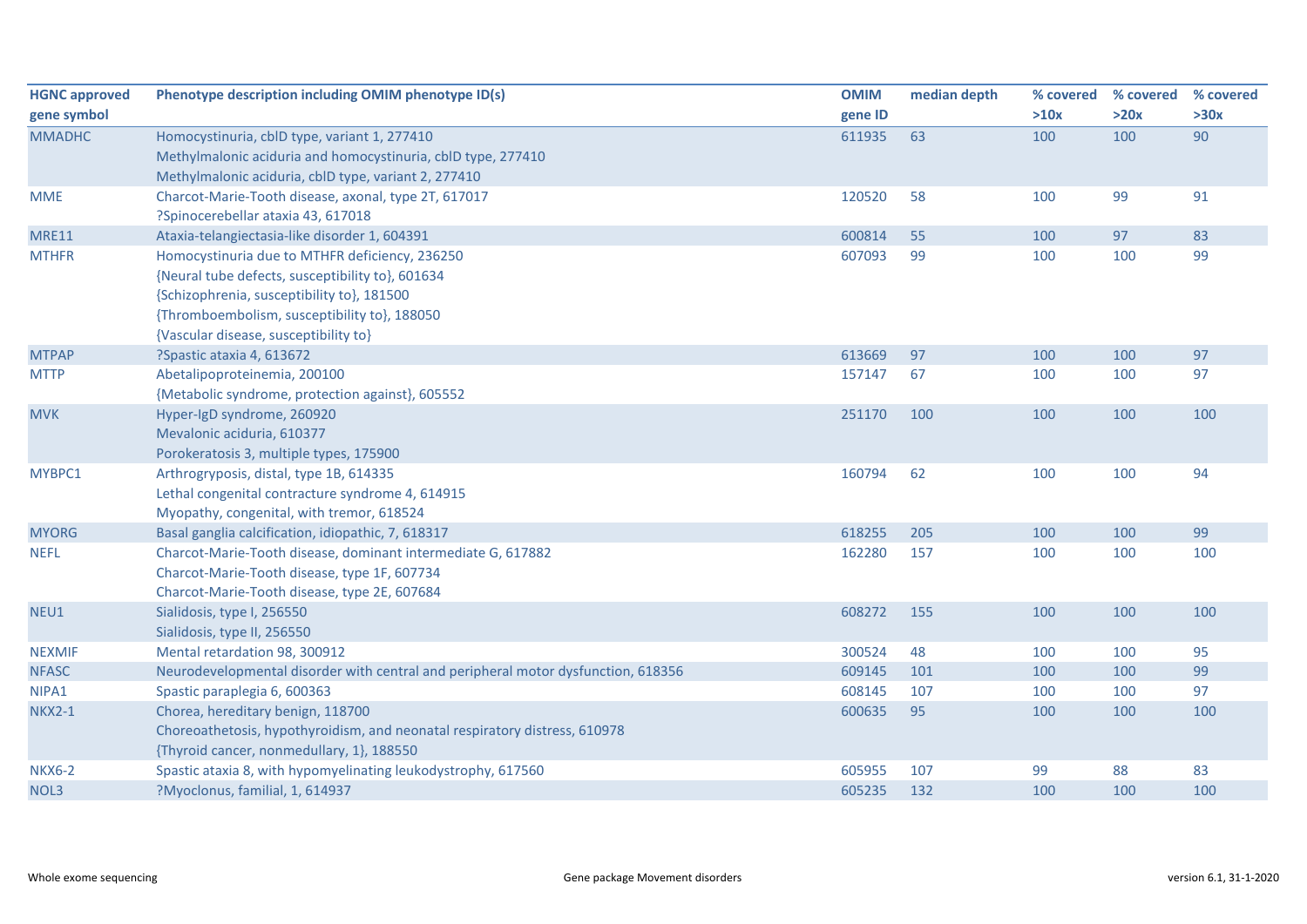| <b>HGNC approved</b> | Phenotype description including OMIM phenotype ID(s)                                     | <b>OMIM</b> | median depth | % covered | % covered | % covered |
|----------------------|------------------------------------------------------------------------------------------|-------------|--------------|-----------|-----------|-----------|
| gene symbol          |                                                                                          | gene ID     |              | >10x      | >20x      | >30x      |
| NPC1                 | Niemann-Pick disease, type C1, 257220                                                    | 607623      | 87           | 100       | 100       | 99        |
|                      | Niemann-Pick disease, type D, 257220                                                     |             |              |           |           |           |
| NPC <sub>2</sub>     | Niemann-pick disease, type C2, 607625                                                    | 601015      | 95           | 100       | 100       | 100       |
| NT5C2                | Spastic paraplegia 45, 613162                                                            | 600417      | 54           | 100       | 98        | 89        |
| <b>NUP62</b>         | Striatonigral degeneration, infantile, 271930                                            | 605815      | 107          | 100       | 100       | 100       |
| <b>OCLN</b>          | Pseudo-TORCH syndrome 1, 251290                                                          | 602876      | 61           | 96        | 84        | 79        |
| OPA1                 | Behr syndrome, 210000                                                                    | 605290      | 59           | 100       | 98        | 89        |
|                      | {Glaucoma, normal tension, susceptibility to}, 606657                                    |             |              |           |           |           |
|                      | ?Mitochondrial DNA depletion syndrome 14 (encephalocardiomyopathic type), 616896         |             |              |           |           |           |
|                      | Optic atrophy 1, 165500                                                                  |             |              |           |           |           |
|                      | Optic atrophy plus syndrome, 125250                                                      |             |              |           |           |           |
| OPHN1                | Mental retardation, with cerebellar hypoplasia and distinctive facial appearance, 300486 | 300127      | 52           | 100       | 96        | 84        |
| PANK <sub>2</sub>    | HARP syndrome, 607236                                                                    | 606157      | 81           | 100       | 100       | 99        |
|                      | Neurodegeneration with brain iron accumulation 1, 234200                                 |             |              |           |           |           |
| PARK7                | Parkinson disease 7 early-onset, 606324                                                  | 602533      | 68           | 100       | 99        | 87        |
| PAX6                 | Aniridia, 106210                                                                         | 607108      | 73           | 100       | 100       | 96        |
|                      | Anterior segment dysgenesis 5, multiple subtypes, 604229                                 |             |              |           |           |           |
|                      | Cataract with late-onset corneal dystrophy, 106210                                       |             |              |           |           |           |
|                      | ?Coloboma of optic nerve, 120430                                                         |             |              |           |           |           |
|                      | ?Coloboma, ocular, 120200                                                                |             |              |           |           |           |
|                      | Foveal hypoplasia 1, 136520                                                              |             |              |           |           |           |
|                      | <b>Keratitis, 148190</b>                                                                 |             |              |           |           |           |
|                      | ?Morning glory disc anomaly, 120430                                                      |             |              |           |           |           |
|                      | Optic nerve hypoplasia, 165550                                                           |             |              |           |           |           |
| <b>PCNA</b>          | ?Ataxia-telangiectasia-like disorder 2, 615919                                           | 176740      | 93           | 100       | 100       | 92        |
| <b>PDE10A</b>        | Dyskinesia, limb and orofacial, infantile-onset, 616921                                  | 610652      | 62           | 100       | 99        | 94        |
|                      | Striatal degeneration, 616922                                                            |             |              |           |           |           |
| PDE8B                | Pigmented nodular adrenocortical disease, primary, 3, 614190                             | 603390      | 72           | 100       | 99        | 96        |
|                      | Striatal degeneration, 609161                                                            |             |              |           |           |           |
| <b>PDGFB</b>         | Basal ganglia calcification, idiopathic, 5, 615483                                       | 190040      | 101          | 100       | 100       | 100       |
|                      | Dermatofibrosarcoma protuberans, 607907                                                  |             |              |           |           |           |
|                      | Meningioma, SIS-related, 607174                                                          |             |              |           |           |           |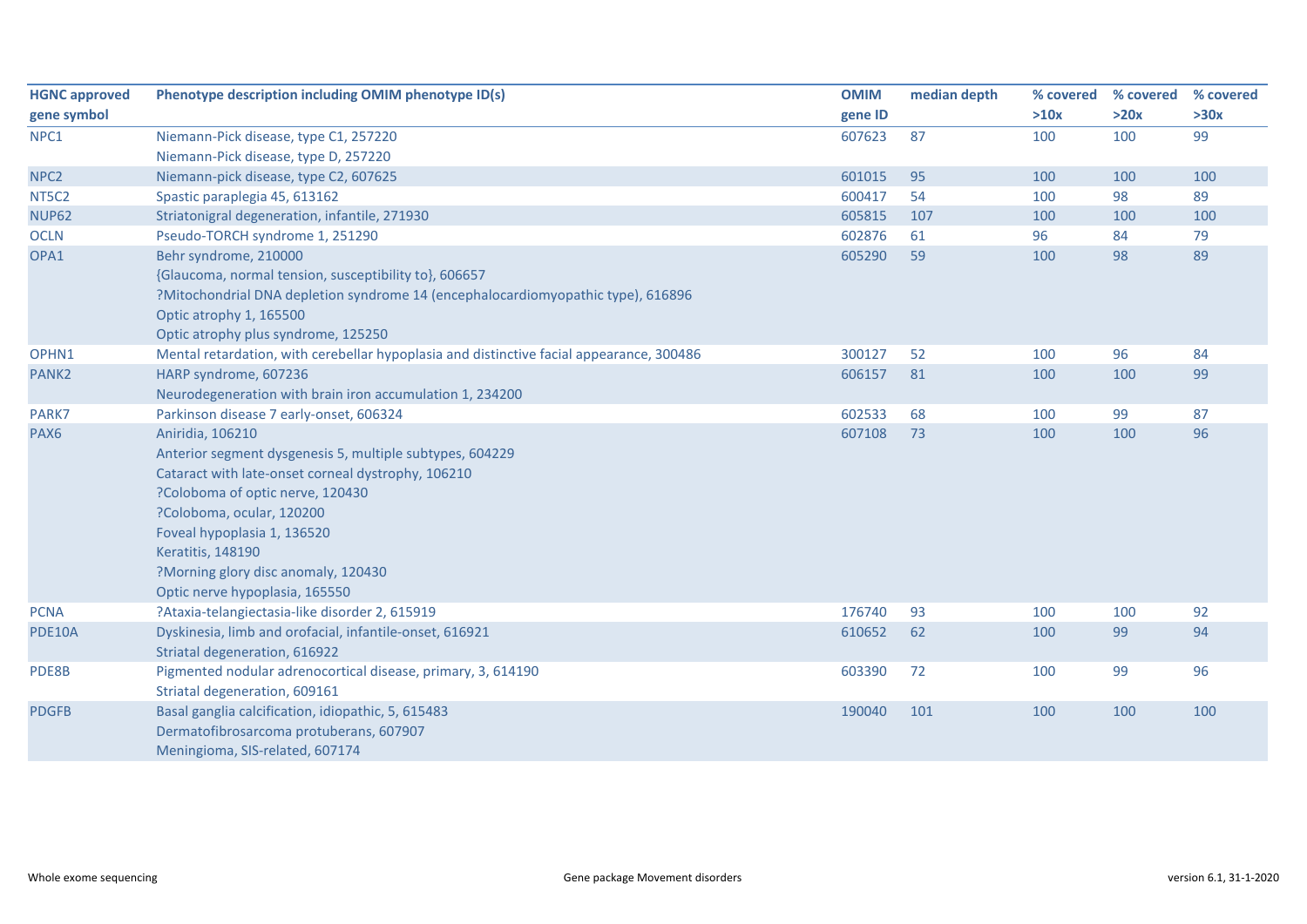| <b>HGNC approved</b> | Phenotype description including OMIM phenotype ID(s)      | <b>OMIM</b> | median depth | % covered | % covered | % covered |
|----------------------|-----------------------------------------------------------|-------------|--------------|-----------|-----------|-----------|
| gene symbol          |                                                           | gene ID     |              | >10x      | >20x      | >30x      |
| <b>PDGFRB</b>        | Basal ganglia calcification, idiopathic, 4, 615007        | 173410      | 116          | 100       | 100       | 100       |
|                      | Kosaki overgrowth syndrome, 616592                        |             |              |           |           |           |
|                      | Myeloproliferative disorder with eosinophilia, 131440     |             |              |           |           |           |
|                      | Myofibromatosis, infantile, 1, 228550                     |             |              |           |           |           |
|                      | Premature aging syndrome, Penttinen type, 601812          |             |              |           |           |           |
| PDHA1                | Pyruvate dehydrogenase E1-alpha deficiency, 312170        | 300502      | 49           | 100       | 94        | 84        |
| <b>PDHX</b>          | Lacticacidemia due to PDX1 deficiency, 245349             | 608769      | 79           | 100       | 100       | 97        |
| PDSS1                | Coenzyme Q10 deficiency, primary, 2, 614651               | 607429      | 60           | 100       | 93        | 85        |
| PDSS2                | Coenzyme Q10 deficiency, primary, 3, 614652               | 610564      | 75           | 100       | 97        | 87        |
| <b>PDYN</b>          | Spinocerebellar ataxia 23, 610245                         | 131340      | 134          | 100       | 100       | 100       |
| <b>PEX10</b>         | Peroxisome biogenesis disorder 6A (Zellweger), 614870     | 602859      | 100          | 100       | 100       | 97        |
|                      | Peroxisome biogenesis disorder 6B, 614871                 |             |              |           |           |           |
| PEX2                 | Peroxisome biogenesis disorder 5A (Zellweger), 614866     | 170993      | 63           | 100       | 100       | 100       |
|                      | Peroxisome biogenesis disorder 5B, 614867                 |             |              |           |           |           |
| PEX7                 | Peroxisome biogenesis disorder 9B, 614879                 | 601757      | 57           | 100       | 100       | 95        |
|                      | Rhizomelic chondrodysplasia punctata, type 1, 215100      |             |              |           |           |           |
| <b>PHYH</b>          | Refsum disease, 266500                                    | 602026      | 121          | 100       | 100       | 94        |
| PIK3R5               | Ataxia-oculomotor apraxia 3, 615217                       | 611317      | 107          | 100       | 100       | 100       |
| PINK1                | Parkinson disease 6, early onset, 605909                  | 608309      | 100          | 98        | 93        | 88        |
| PLA2G6               | Infantile neuroaxonal dystrophy 1, 256600                 | 603604      | 118          | 100       | 100       | 99        |
|                      | Neurodegeneration with brain iron accumulation 2B, 610217 |             |              |           |           |           |
|                      | Parkinson disease 14, 612953                              |             |              |           |           |           |
| PLD3                 | ?Spinocerebellar ataxia 46, 617770                        | 615698      | 148          | 100       | 100       | 100       |
| PLP1                 | Pelizaeus-Merzbacher disease, 312080                      | 300401      | 93           | 100       | 99        | 97        |
|                      | Spastic paraplegia 2, 312920                              |             |              |           |           |           |
| PMM <sub>2</sub>     | Congenital disorder of glycosylation, type Ia, 212065     | 601785      | 72           | 100       | 100       | 97        |
| <b>PMPCA</b>         | Spinocerebellar ataxia 2, 213200                          | 613036      | 133          | 100       | 100       | 100       |
| <b>PNKD</b>          | Paroxysmal nonkinesigenic dyskinesia 1, 118800            | 609023      | 112          | 100       | 100       | 100       |
| <b>PNKP</b>          | Ataxia-oculomotor apraxia 4, 616267                       | 605610      | 104          | 100       | 100       | 98        |
|                      | Microcephaly, seizures, and developmental delay, 613402   |             |              |           |           |           |
| PNPLA6               | Boucher-Neuhauser syndrome, 215470                        | 603197      | 123          | 100       | 100       | 99        |
|                      | ?Laurence-Moon syndrome, 245800                           |             |              |           |           |           |
|                      | Oliver-McFarlane syndrome, 275400                         |             |              |           |           |           |
|                      | Spastic paraplegia 39, 612020                             |             |              |           |           |           |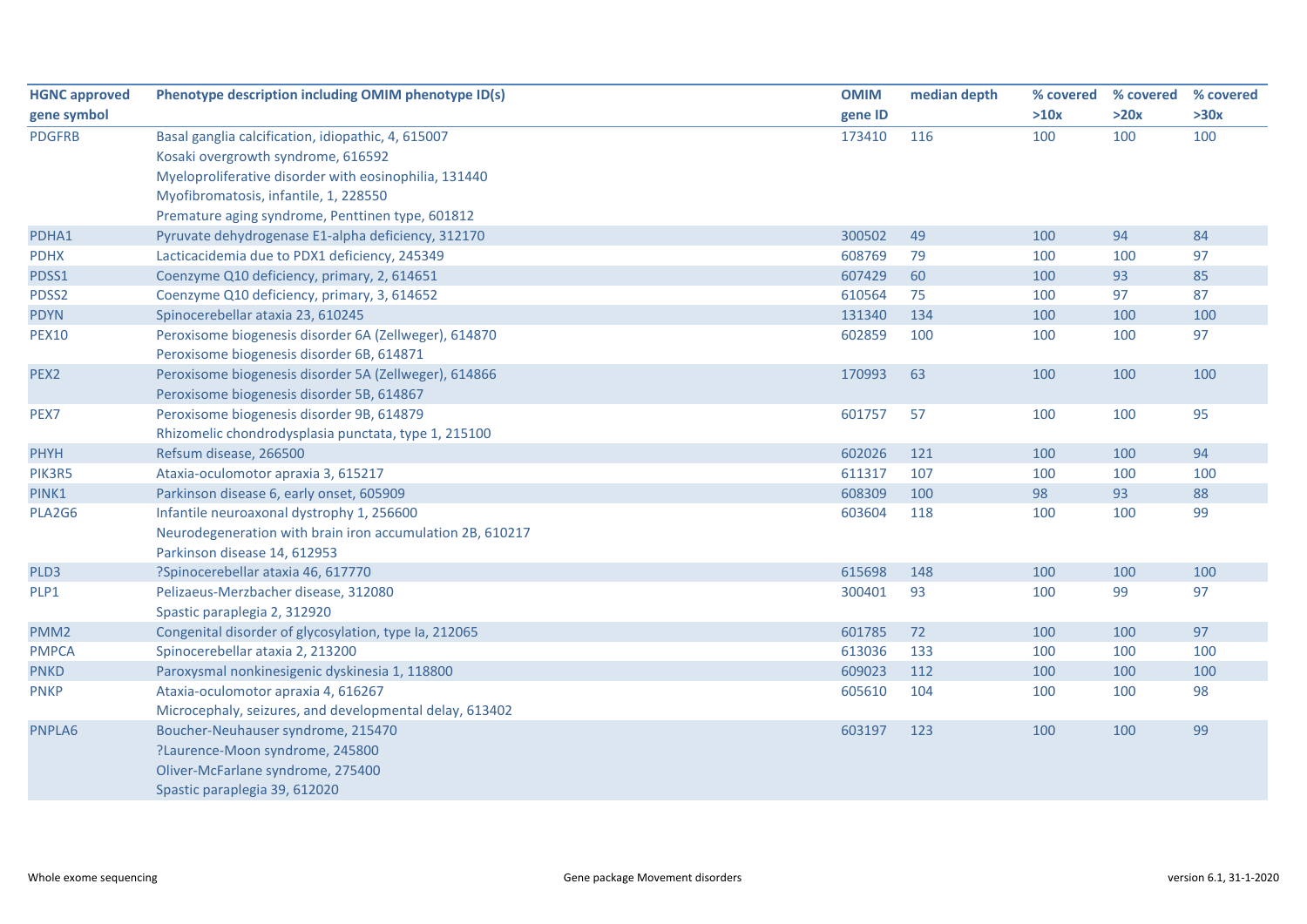| <b>HGNC approved</b> | Phenotype description including OMIM phenotype ID(s)                                                            | <b>OMIM</b> | median depth | % covered | % covered | % covered |
|----------------------|-----------------------------------------------------------------------------------------------------------------|-------------|--------------|-----------|-----------|-----------|
| gene symbol          |                                                                                                                 | gene ID     |              | >10x      | >20x      | >30x      |
| <b>POLG</b>          | Mitochondrial DNA depletion syndrome 4A (Alpers type), 203700                                                   | 174763      | 114          | 100       | 100       | 99        |
|                      | Mitochondrial DNA depletion syndrome 4B (MNGIE type), 613662                                                    |             |              |           |           |           |
|                      | Mitochondrial recessive ataxia syndrome (includes SANDO and SCAE), 607459                                       |             |              |           |           |           |
|                      | Progressive external ophthalmoplegia 1, 157640                                                                  |             |              |           |           |           |
|                      | Progressive external ophthalmoplegia 1, 258450                                                                  |             |              |           |           |           |
| POLR1C               | Leukodystrophy, hypomyelinating, 11, 616494                                                                     | 610060      | 92           | 100       | 100       | 98        |
|                      | Treacher Collins syndrome 3, 248390                                                                             |             |              |           |           |           |
| POLR3A               | Leukodystrophy, hypomyelinating, 7, with or without oligodontia and/or hypogonadotropic hypogonadism,<br>607694 | 614258      | 84           | 100       | 100       | 98        |
|                      | Wiedemann-Rautenstrauch syndrome, 264090                                                                        |             |              |           |           |           |
| POLR3B               | Leukodystrophy, hypomyelinating, 8, with or without oligodontia and/or hypogonadotropic hypogonadism,<br>614381 | 614366      | 76           | 100       | 99        | 93        |
| PPP2R2B              | Spinocerebellar ataxia 12, 604326                                                                               | 604325      | 77           | 100       | 99        | 95        |
| PRF1                 | Aplastic anemia, 609135                                                                                         | 170280      | 120          | 100       | 100       | 100       |
|                      | Hemophagocytic lymphohistiocytosis, familial, 2, 603553<br>Lymphoma, non-Hodgkin, 605027                        |             |              |           |           |           |
| PRICKLE1             | Epilepsy, progressive myoclonic 1B, 612437                                                                      | 608500      | 76           | 100       | 100       | 98        |
| <b>PRKCG</b>         | Spinocerebellar ataxia 14, 605361                                                                               | 176980      | 122          | 100       | 100       | 99        |
| <b>PRKN</b>          | Adenocarcinoma of lung, somatic, 211980                                                                         | 602544      | 96           | 100       | 100       | 99        |
|                      | Ovarian cancer, somatic, 167000                                                                                 |             |              |           |           |           |
|                      | Parkinson disease, juvenile, type 2, 600116                                                                     |             |              |           |           |           |
| <b>PRKRA</b>         | Dystonia 16, 612067                                                                                             | 603424      | 81           | 100       | 100       | 96        |
| PRRT2                | Convulsions, familial infantile, with paroxysmal choreoathetosis, 602066                                        | 614386      | 123          | 100       | 100       | 100       |
|                      | Episodic kinesigenic dyskinesia 1, 128200                                                                       |             |              |           |           |           |
|                      | Seizures, benign familial infantile, 2, 605751                                                                  |             |              |           |           |           |
| PSEN1                | ?Acne inversa, familial, 3, 613737                                                                              | 104311      | 59           | 100       | 100       | 93        |
|                      | Alzheimer disease, type 3, 607822                                                                               |             |              |           |           |           |
|                      | Alzheimer disease, type 3, with spastic paraparesis and apraxia, 607822                                         |             |              |           |           |           |
|                      | Alzheimer disease, type 3, with spastic paraparesis and unusual plaques, 607822                                 |             |              |           |           |           |
|                      | Cardiomyopathy, dilated, 1U, 613694                                                                             |             |              |           |           |           |
|                      | Dementia, frontotemporal, 600274                                                                                |             |              |           |           |           |
|                      | Pick disease, 172700                                                                                            |             |              |           |           |           |
| PTRHD1               | No OMIM phenotype                                                                                               | 617342      | 119          | 100       | 100       | 100       |
| PUM1                 | Spinocerebellar ataxia 47, 617931                                                                               | 607204      | 67           | 100       | 100       | 98        |
| PYCR2                | Leukodystrophy, hypomyelinating, 10, 616420                                                                     | 616406      | 114          | 100       | 100       | 100       |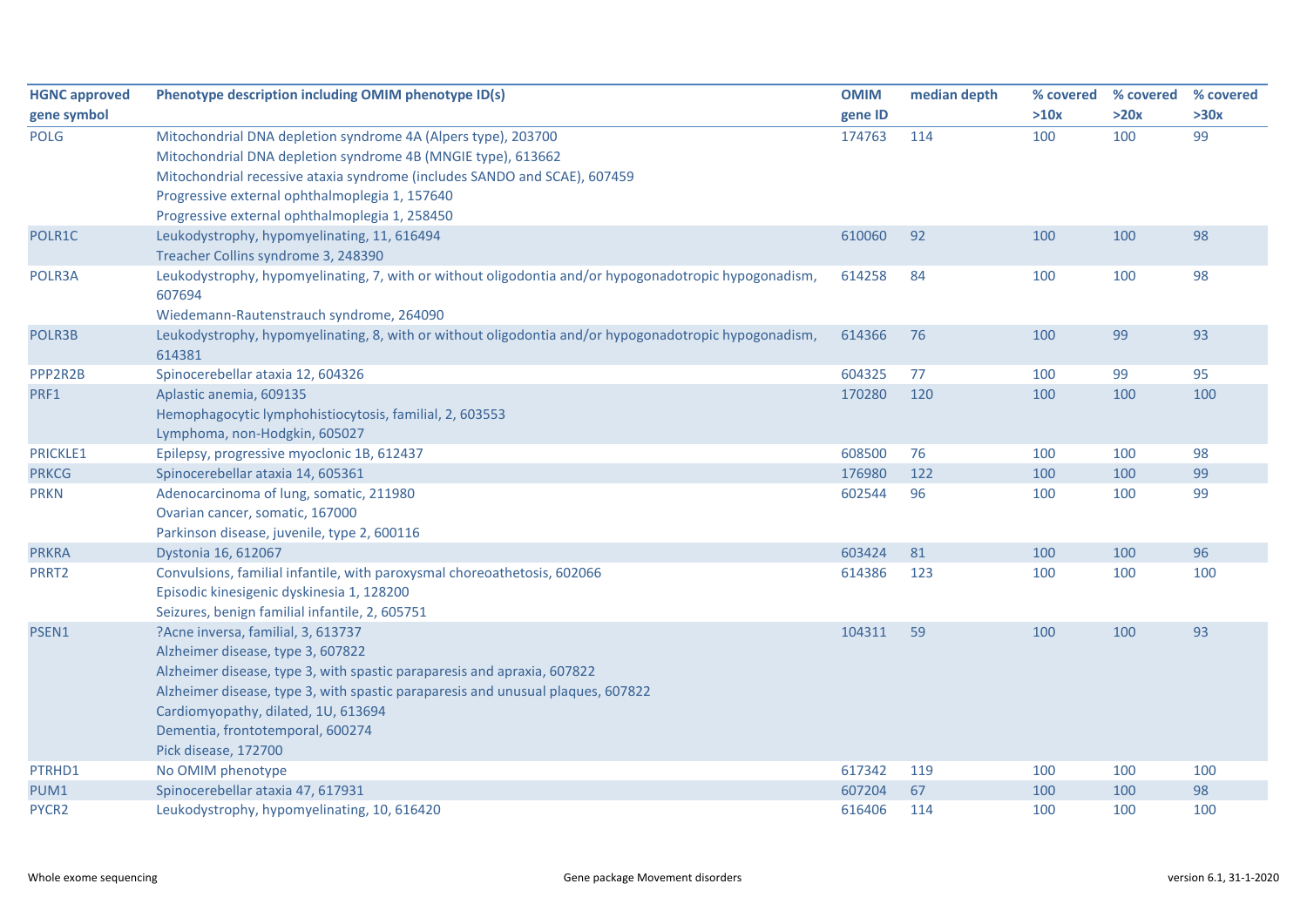| <b>HGNC approved</b> | Phenotype description including OMIM phenotype ID(s)                                       | <b>OMIM</b> | median depth | % covered | % covered | % covered |
|----------------------|--------------------------------------------------------------------------------------------|-------------|--------------|-----------|-----------|-----------|
| gene symbol          |                                                                                            | gene ID     |              | >10x      | >20x      | >30x      |
| <b>RAB18</b>         | Warburg micro syndrome 3, 614222                                                           | 602207      | 85           | 100       | 100       | 97        |
| <b>RAB29</b>         | No OMIM phenotype                                                                          | 603949      | 68           | 100       | 100       | 99        |
| RAB3GAP1             | Warburg micro syndrome 1, 600118                                                           | 602536      | 67           | 100       | 100       | 97        |
| RAB3GAP2             | Martsolf syndrome, 212720                                                                  | 609275      | 66           | 100       | 99        | 92        |
|                      | Warburg micro syndrome 2, 614225                                                           |             |              |           |           |           |
| RAD51                | {Breast cancer, susceptibility to}, 114480                                                 | 179617      | 52           | 88        | 88        | 85        |
|                      | ?Fanconi anemia, complementation group R, 617244                                           |             |              |           |           |           |
|                      | Mirror movements 2, 614508                                                                 |             |              |           |           |           |
| RARS1                | Leukodystrophy, hypomyelinating, 9, 616140                                                 | 107820      | 72           | 100       | 98        | 90        |
| RARS2                | Pontocerebellar hypoplasia, type 6, 611523                                                 | 611524      | 66           | 100       | 99        | 93        |
| REEP1                | ?Neuronopathy, distal hereditary motor, type VB, 614751                                    | 609139      | 72           | 100       | 100       | 99        |
|                      | Spastic paraplegia 31, 610250                                                              |             |              |           |           |           |
| RETREG1              | Neuropathy, hereditary sensory and autonomic, type IIB, 613115                             | 613114      | 73           | 100       | 98        | 86        |
| RNASEH2A             | Aicardi-Goutieres syndrome 4, 610333                                                       | 606034      | 109          | 100       | 100       | 100       |
| RNASEH2B             | Aicardi-Goutieres syndrome 2, 610181                                                       | 610326      | 62           | 100       | 98        | 88        |
| RNASEH2C             | Aicardi-Goutieres syndrome 3, 610329                                                       | 610330      | 323          | 100       | 100       | 100       |
| <b>RNF170</b>        | Ataxia, sensory, 1, 608984                                                                 | 614649      | 69           | 100       | 97        | 85        |
| <b>RNF216</b>        | Cerebellar ataxia and hypogonadotropic hypogonadism, 212840                                | 609948      | 66           | 100       | 97        | 86        |
| ROBO <sub>3</sub>    | Gaze palsy, familial horizontal, with progressive scoliosis, 1, 607313                     | 608630      | 106          | 100       | 100       | 100       |
| RTN <sub>2</sub>     | Spastic paraplegia 12, 604805                                                              | 603183      | 135          | 100       | 100       | 100       |
| <b>RUBCN</b>         | ?Spinocerebellar ataxia 15, 615705                                                         | 613516      | 85           | 100       | 98        | 96        |
| <b>SACS</b>          | Spastic ataxia, Charlevoix-Saguenay type, 270550                                           | 604490      | 70           | 100       | 100       | 99        |
| SAMD9L               | Ataxia-pancytopenia syndrome, 159550                                                       | 611170      | 63           | 100       | 100       | 99        |
| SAMHD1               | Aicardi-Goutieres syndrome 5, 612952                                                       | 606754      | 64           | 100       | 99        | 88        |
|                      | ?Chilblain lupus 2, 614415                                                                 |             |              |           |           |           |
| SCN11A               | Episodic pain syndrome, familial, 3, 615552                                                | 604385      | 88           | 100       | 100       | 97        |
|                      | Neuropathy, hereditary sensory and autonomic, type VII, 615548                             |             |              |           |           |           |
| SCN8A                | Cognitive impairment with or without cerebellar ataxia, 614306                             | 600702      | 110          | 100       | 100       | 98        |
|                      | Epileptic encephalopathy, early infantile, 13, 614558                                      |             |              |           |           |           |
|                      | ?Myoclonus, familial, 2, 618364                                                            |             |              |           |           |           |
|                      | Seizures, benign familial infantile, 5, 617080                                             |             |              |           |           |           |
| SCYL1                | Spinocerebellar ataxia 21, 616719                                                          | 607982      | 110          | 100       | 100       | 98        |
| <b>SEPSECS</b>       | Pontocerebellar hypoplasia type 2D, 613811                                                 | 613009      | 78           | 100       | 100       | 96        |
| SERAC1               | 3-methylglutaconic aciduria with deafness, encephalopathy, and Leigh-like syndrome, 614739 | 614725      | 65           | 100       | 99        | 86        |
| <b>SETX</b>          | Amyotrophic lateral sclerosis 4, juvenile, 602433                                          | 608465      | 70           | 100       | 100       | 97        |
|                      | Spinocerebellar ataxia, with axonal neuropathy 2, 606002                                   |             |              |           |           |           |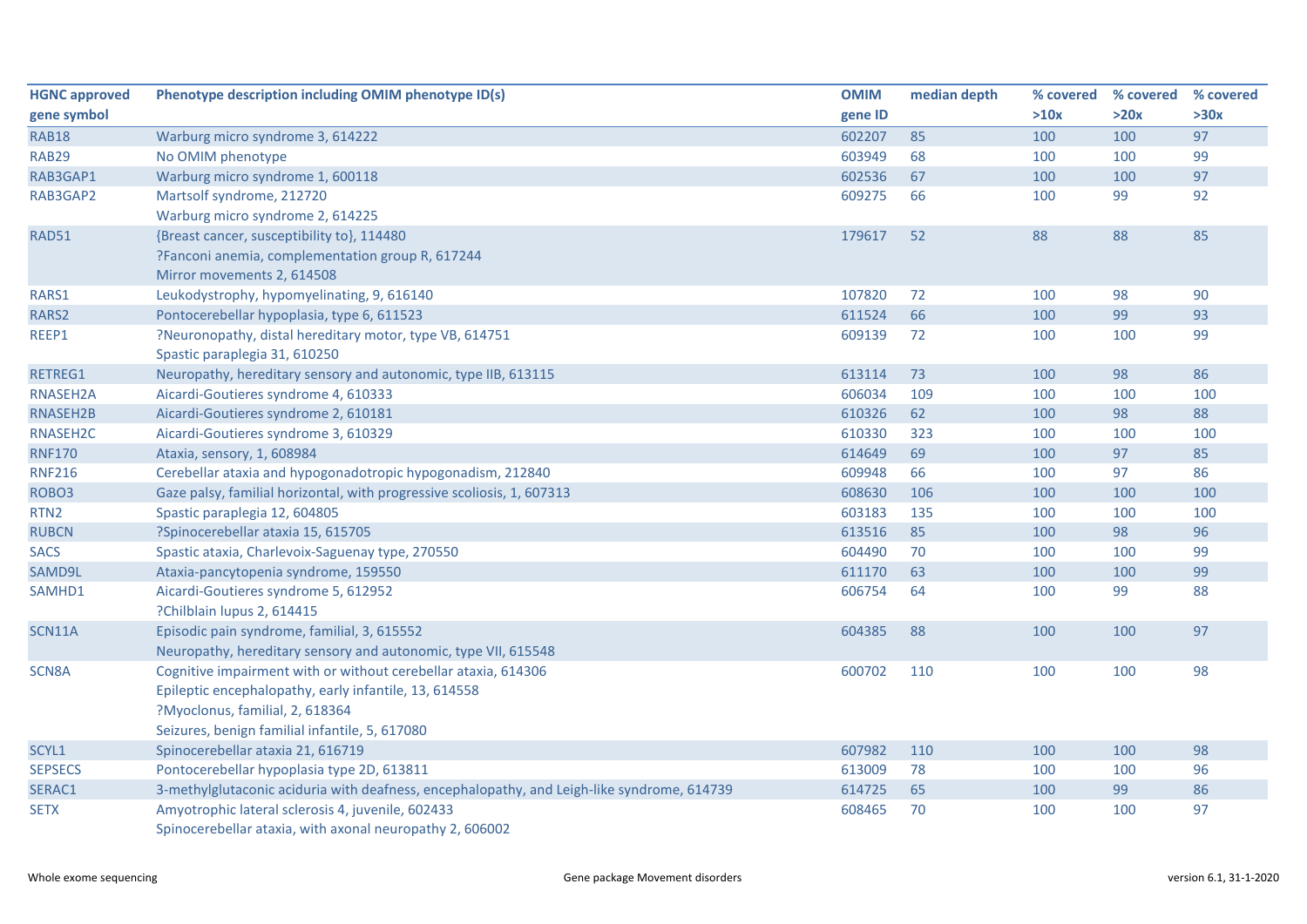| <b>HGNC approved</b> | Phenotype description including OMIM phenotype ID(s)                                               | <b>OMIM</b> | median depth | % covered | % covered | % covered |
|----------------------|----------------------------------------------------------------------------------------------------|-------------|--------------|-----------|-----------|-----------|
| gene symbol          |                                                                                                    | gene ID     |              | >10x      | >20x      | >30x      |
| <b>SGCE</b>          | Dystonia-11, myoclonic, 159900                                                                     | 604149      | 84           | 100       | 100       | 94        |
| SIL1                 | Marinesco-Sjogren syndrome, 248800                                                                 | 608005      | 100          | 100       | 100       | 100       |
| <b>SLC12A6</b>       | Agenesis of the corpus callosum with peripheral neuropathy, 218000                                 | 604878      | 67           | 100       | 99        | 94        |
| <b>SLC16A2</b>       | Allan-Herndon-Dudley syndrome, 300523                                                              | 300095      | 75           | 100       | 100       | 95        |
| <b>SLC17A5</b>       | Salla disease, 604369                                                                              | 604322      | 86           | 100       | 100       | 97        |
|                      | Sialic acid storage disorder, infantile, 269920                                                    |             |              |           |           |           |
| <b>SLC19A3</b>       | Thiamine metabolism dysfunction syndrome 2 (biotin- or thiamine-responsive encephalopathy type 2), | 606152      | 73           | 100       | 100       | 98        |
|                      | 607483                                                                                             |             |              |           |           |           |
| SLC1A3               | Episodic ataxia, type 6, 612656                                                                    | 600111      | 99           | 100       | 100       | 100       |
| <b>SLC20A2</b>       | Basal ganglia calcification, idiopathic, 1, 213600                                                 | 158378      | 99           | 100       | 100       | 95        |
| <b>SLC25A15</b>      | Hyperornithinemia-hyperammonemia-homocitrullinemia syndrome, 238970                                | 603861      | 132          | 100       | 100       | 98        |
| SLC2A1               | Dystonia 9, 601042                                                                                 | 138140      | 127          | 100       | 100       | 100       |
|                      | {Epilepsy, idiopathic generalized, susceptibility to, 12}, 614847                                  |             |              |           |           |           |
|                      | GLUT1 deficiency syndrome 1, infantile onset, severe, 606777                                       |             |              |           |           |           |
|                      | GLUT1 deficiency syndrome 2, childhood onset, 612126                                               |             |              |           |           |           |
|                      | Stomatin-deficient cryohydrocytosis with neurologic defects, 608885                                |             |              |           |           |           |
| <b>SLC30A10</b>      | Hypermanganesemia with dystonia 1, 613280                                                          | 611146      | 148          | 100       | 100       | 100       |
| SLC33A1              | Congenital cataracts, hearing loss, and neurodegeneration, 614482                                  | 603690      | 68           | 100       | 98        | 86        |
|                      | Spastic paraplegia 42, 612539                                                                      |             |              |           |           |           |
| <b>SLC39A14</b>      | Hypermanganesemia with dystonia 2, 617013                                                          | 608736      | 92           | 100       | 100       | 97        |
|                      | ?Hyperostosis cranalis interna, 144755                                                             |             |              |           |           |           |
| SLC52A2              | Brown-Vialetto-Van Laere syndrome 2, 614707                                                        | 607882      | 173          | 100       | 100       | 100       |
| <b>SLC52A3</b>       | Brown-Vialetto-Van Laere syndrome 1, 211530                                                        | 613350      | 109          | 100       | 100       | 100       |
|                      | ?Fazio-Londe disease, 211500                                                                       |             |              |           |           |           |
| <b>SLC6A19</b>       | Hartnup disorder, 234500                                                                           | 608893      | 115          | 100       | 100       | 100       |
|                      | Hyperglycinuria, 138500                                                                            |             |              |           |           |           |
|                      | Iminoglycinuria, digenic, 242600                                                                   |             |              |           |           |           |
| SLC6A3               | {Nicotine dependence, protection against}, 188890                                                  | 126455      | 102          | 100       | 100       | 100       |
|                      | Parkinsonism-dystonia, infantile, 1, 613135                                                        |             |              |           |           |           |
| SLC9A1               | ?Lichtenstein-Knorr syndrome, 616291                                                               | 107310      | 119          | 100       | 100       | 100       |
| SLC9A6               | Mental retardation syndromic, Christianson type, 300243                                            | 300231      | 64           | 100       | 96        | 84        |
| SMPD1                | Niemann-Pick disease, type A, 257200                                                               | 607608      | 131          | 100       | 100       | 99        |
|                      | Niemann-Pick disease, type B, 607616                                                               |             |              |           |           |           |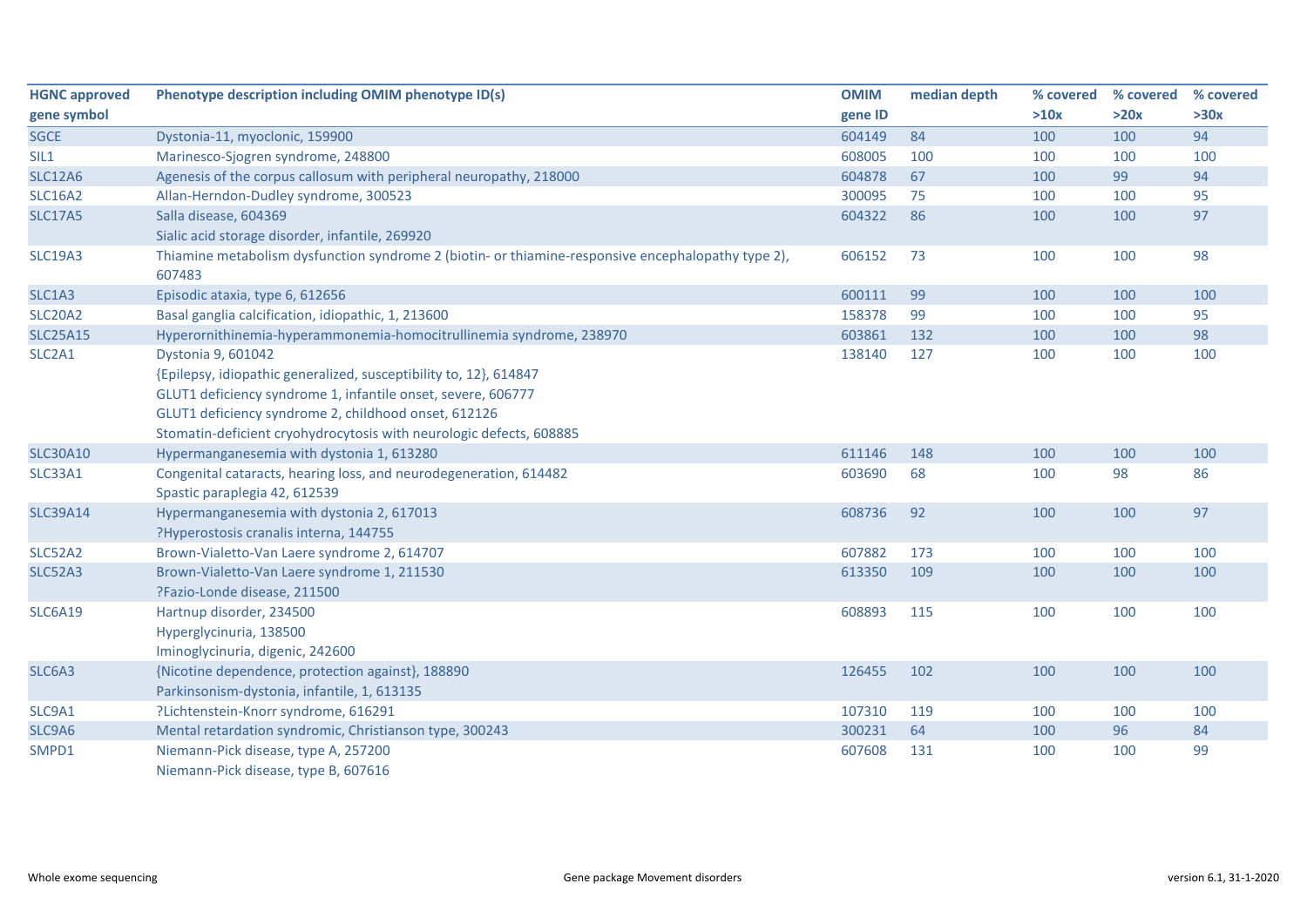| <b>HGNC approved</b> | Phenotype description including OMIM phenotype ID(s)                                                          | <b>OMIM</b> | median depth       | % covered | % covered | % covered |
|----------------------|---------------------------------------------------------------------------------------------------------------|-------------|--------------------|-----------|-----------|-----------|
| gene symbol          |                                                                                                               | gene ID     |                    | >10x      | >20x      | >30x      |
| <b>SNCA</b>          | Dementia, Lewy body, 127750                                                                                   | 163890      | 52                 | 100       | 100       | 98        |
|                      | Parkinson disease 1, 168601                                                                                   |             |                    |           |           |           |
|                      | Parkinson disease 4, 605543                                                                                   |             |                    |           |           |           |
| <b>SNORD118</b>      | Leukoencephalopathy, brain calcifications, and cysts, 614561                                                  | 616663      | Geen coverage data |           |           |           |
| <b>SNX14</b>         | Spinocerebellar ataxia 20, 616354                                                                             | 616105      | 64                 | 100       | 99        | 91        |
| SOX10                | PCWH syndrome, 609136                                                                                         | 602229      | 72                 | 100       | 97        | 89        |
|                      | Waardenburg syndrome, type 2E, with or without neurologic involvement, 611584                                 |             |                    |           |           |           |
|                      | Waardenburg syndrome, type 4C, 613266                                                                         |             |                    |           |           |           |
| <b>SPART</b>         | Troyer syndrome, 275900                                                                                       | 607111      | 71                 | 100       | 100       | 98        |
| <b>SPAST</b>         | Spastic paraplegia 4, 182601                                                                                  | 604277      | 64                 | 100       | 100       | 94        |
| <b>SPG11</b>         | Amyotrophic lateral sclerosis 5, juvenile, 602099                                                             | 610844      | 84                 | 100       | 100       | 97        |
|                      | Charcot-Marie-Tooth disease, axonal, type 2X, 616668                                                          |             |                    |           |           |           |
|                      | Spastic paraplegia 11, 604360                                                                                 |             |                    |           |           |           |
| <b>SPG21</b>         | Mast syndrome, 248900                                                                                         | 608181      | 66                 | 100       | 95        | 88        |
| SPG7                 | Spastic paraplegia 7, 607259                                                                                  | 602783      | 125                | 100       | 100       | 97        |
| <b>SPR</b>           | Dystonia, dopa-responsive, due to sepiapterin reductase deficiency, 612716                                    | 182125      | 102                | 100       | 100       | 100       |
| SPTBN2               | Spinocerebellar ataxia 5, 600224                                                                              | 604985      | 121                | 100       | 100       | 100       |
|                      | Spinocerebellar ataxia 14, 615386                                                                             |             |                    |           |           |           |
| STUB1                | ?Spinocerebellar ataxia 48, 618093                                                                            | 607207      | 137                | 100       | 100       | 100       |
|                      | Spinocerebellar ataxia 16, 615768                                                                             |             |                    |           |           |           |
| SUCLA <sub>2</sub>   | Mitochondrial DNA depletion syndrome 5 (encephalomyopathic with or without methylmalonic aciduria),<br>612073 | 603921      | 56                 | 100       | 97        | 86        |
| SUCLG1               | Mitochondrial DNA depletion syndrome 9 (encephalomyopathic type with methylmalonic aciduria), 245400          | 611224      | 88                 | 100       | 100       | 100       |
| SUMF1                | Multiple sulfatase deficiency, 272200                                                                         | 607939      | 88                 | 100       | 100       | 99        |
| <b>SUOX</b>          | Sulfite oxidase deficiency, 272300                                                                            | 606887      | 136                | 100       | 100       | 100       |
| SURF1                | Charcot-Marie-Tooth disease, type 4K, 616684                                                                  | 185620      | 88                 | 94        | 89        | 87        |
|                      | Leigh syndrome, due to COX IV deficiency, 256000                                                              |             |                    |           |           |           |
| SYNE1                | Arthrogryposis multiplex congenita, myogenic type, 618484                                                     | 608441      | 77                 | 100       | 100       | 97        |
|                      | Emery-Dreifuss muscular dystrophy 4, 612998                                                                   |             |                    |           |           |           |
|                      | Spinocerebellar ataxia 8, 610743                                                                              |             |                    |           |           |           |
| SYNJ1                | Epileptic encephalopathy, early infantile, 53, 617389                                                         | 604297      | 62                 | 100       | 99        | 92        |
|                      | Parkinson disease 20, early-onset, 615530                                                                     |             |                    |           |           |           |
| <b>SYT14</b>         | ?Spinocerebellar ataxia 11, 614229                                                                            | 610949      | 61                 | 100       | 95        | 86        |
| TAF1                 | Dystonia-Parkinsonism, 314250                                                                                 | 313650      | 54                 | 100       | 97        | 87        |
|                      | Mental retardation, syndromic 33, 300966                                                                      |             |                    |           |           |           |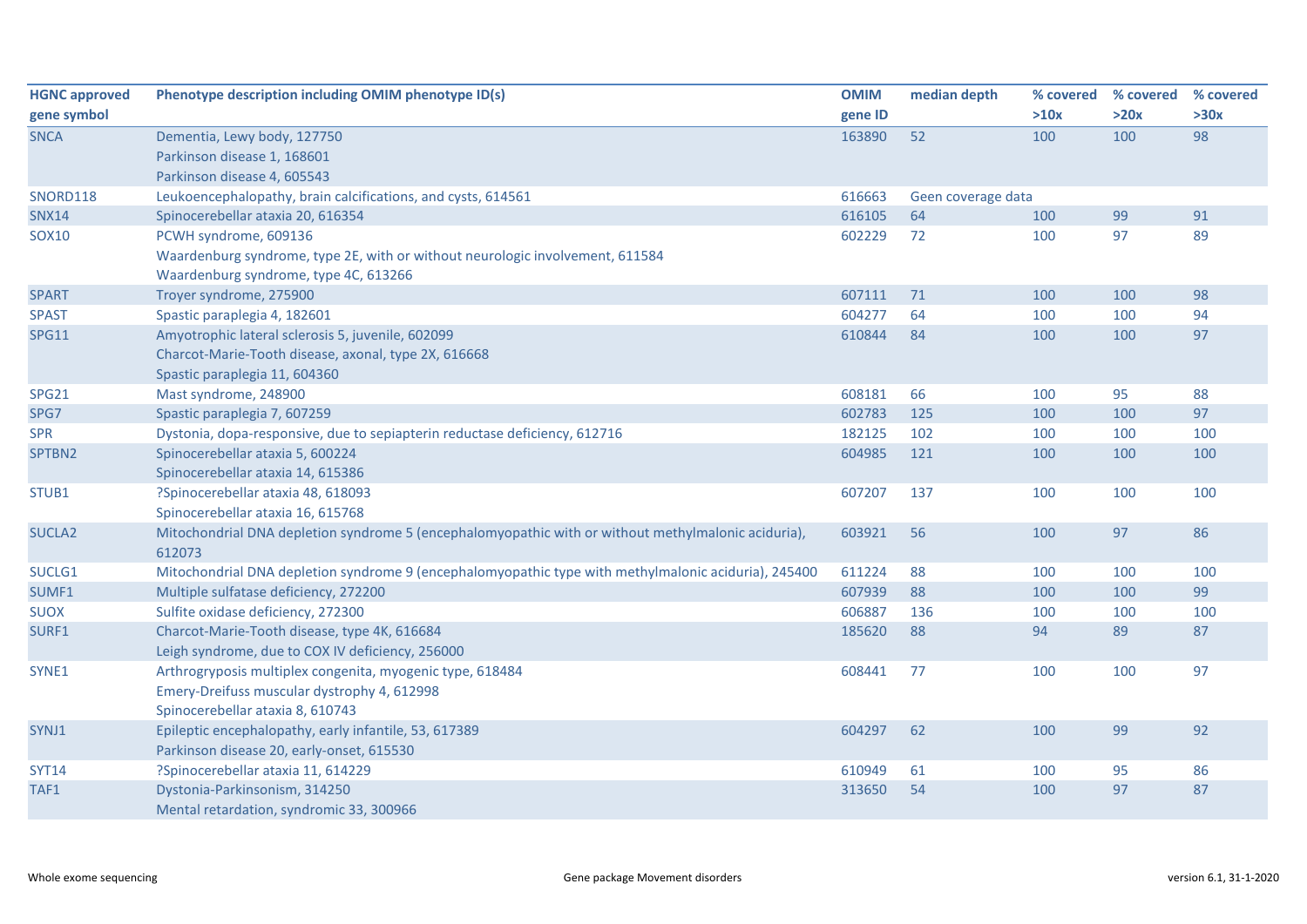| <b>HGNC approved</b> | Phenotype description including OMIM phenotype ID(s)                                          | <b>OMIM</b> | median depth | % covered | % covered | % covered |
|----------------------|-----------------------------------------------------------------------------------------------|-------------|--------------|-----------|-----------|-----------|
| gene symbol          |                                                                                               | gene ID     |              | >10x      | >20x      | >30x      |
| TANGO <sub>2</sub>   | Metabolic encephalomyopathic crises, recurrent, with rhabdomyolysis, cardiac arrhythmias, and | 616830      | 96           | 100       | 100       | 99        |
|                      | neurodegeneration, 616878                                                                     |             |              |           |           |           |
| <b>TBC1D20</b>       | Warburg micro syndrome 4, 615663                                                              | 611663      | 74           | 100       | 93        | 93        |
| <b>TBC1D23</b>       | Pontocerebellar hypoplasia, type 11, 617695                                                   | 617687      | 57           | 100       | 99        | 90        |
| <b>TBCD</b>          | Encephalopathy, progressive, early-onset, with brain atrophy and thin corpus callosum, 617193 | 604649      | 104          | 100       | 99        | 96        |
| <b>TBP</b>           | {Parkinson disease, susceptibility to}, 168600                                                | 600075      | 80           | 100       | 100       | 96        |
|                      | Spinocerebellar ataxia 17, 607136                                                             |             |              |           |           |           |
| TDP1                 | ?Spinocerebellar ataxia, with axonal neuropathy 1, 607250                                     | 607198      | 53           | 100       | 100       | 92        |
| TDP2                 | Spinocerebellar ataxia 23, 616949                                                             | 605764      | 120          | 100       | 100       | 99        |
| TECPR2               | Spastic paraplegia 49, 615031                                                                 | 615000      | 102          | 100       | 100       | 99        |
| TENM4                | Essential tremor, hereditary, 5, 616736                                                       | 610084      | 97           | 100       | 99        | 97        |
| <b>TFG</b>           | Hereditary motor and sensory neuropathy, Okinawa type, 604484                                 | 602498      | 87           | 100       | 100       | 94        |
|                      | ?Spastic paraplegia 57, 615658                                                                |             |              |           |           |           |
| TGM6                 | Spinocerebellar ataxia 35, 613908                                                             | 613900      | 117          | 100       | 100       | 99        |
| <b>TH</b>            | Segawa syndrome, recessive, 605407                                                            | 191290      | 93           | 100       | 99        | 94        |
| THAP1                | Dystonia 6, torsion, 602629                                                                   | 609520      | 87           | 100       | 100       | 98        |
| <b>TIMM8A</b>        | Mohr-Tranebjaerg syndrome, 304700                                                             | 300356      | 138          | 100       | 100       | 100       |
| <b>TMEM106B</b>      | Leukodystrophy, hypomyelinating, 16, 617964                                                   | 613413      | 72           | 100       | 99        | 89        |
| <b>TMEM230</b>       | No OMIM phenotype                                                                             | 617019      | 30           | 74        | 52        | 36        |
| <b>TMEM240</b>       | Spinocerebellar ataxia 21, 607454                                                             | 616101      | 108          | 100       | 100       | 100       |
| TMEM67               | {Bardet-Biedl syndrome 14, modifier of}, 615991                                               | 609884      | 77           | 100       | 100       | 94        |
|                      | COACH syndrome, 216360                                                                        |             |              |           |           |           |
|                      | Joubert syndrome 6, 610688                                                                    |             |              |           |           |           |
|                      | Meckel syndrome 3, 607361                                                                     |             |              |           |           |           |
|                      | Nephronophthisis 11, 613550                                                                   |             |              |           |           |           |
|                      | ?RHYNS syndrome, 602152                                                                       |             |              |           |           |           |
| TOE1                 | Pontocerebellar hypoplasia, type 7, 614969                                                    | 613931      | 110          | 100       | 100       | 98        |
| TOR1A                | {Dystonia-1, modifier of}                                                                     | 605204      | 73           | 100       | 100       | 98        |
|                      | Dystonia-1, torsion, 128100                                                                   |             |              |           |           |           |
| TPP1                 | Ceroid lipofuscinosis, neuronal, 2, 204500                                                    | 607998      | 97           | 100       | 100       | 100       |
|                      | Spinocerebellar ataxia 7, 609270                                                              |             |              |           |           |           |
| TREM2                | Polycystic lipomembranous osteodysplasia with sclerosing leukoencephalopathy 2, 618193        | 605086      | 107          | 100       | 100       | 100       |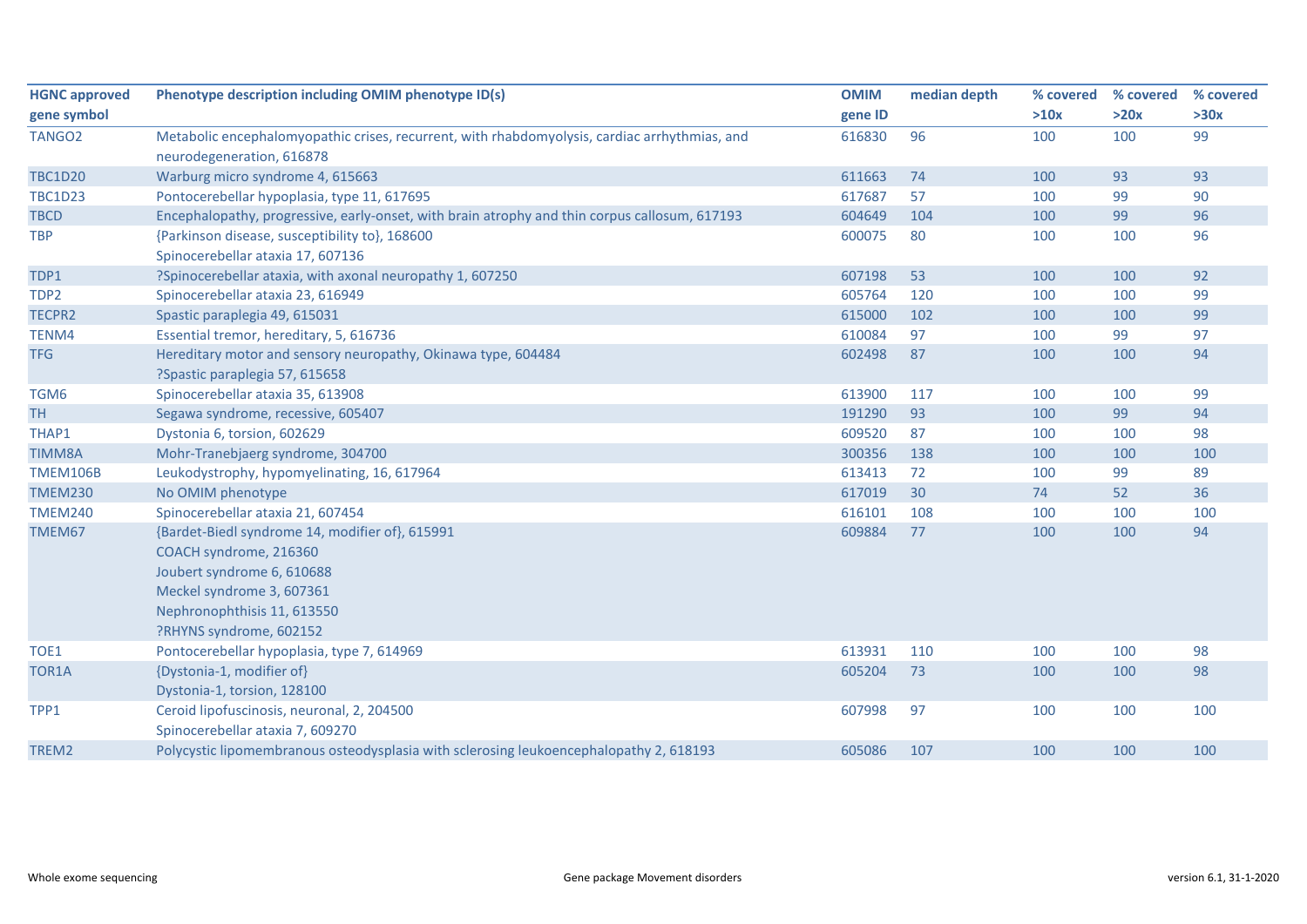| <b>HGNC approved</b> | Phenotype description including OMIM phenotype ID(s)                                          | <b>OMIM</b> | median depth | % covered | % covered | % covered |
|----------------------|-----------------------------------------------------------------------------------------------|-------------|--------------|-----------|-----------|-----------|
| gene symbol          |                                                                                               | gene ID     |              | >10x      | >20x      | >30x      |
| TREX1                | Aicardi-Goutieres syndrome 1, dominant and recessive, 225750                                  | 606609      | 234          | 100       | 100       | 100       |
|                      | Chilblain lupus, 610448                                                                       |             |              |           |           |           |
|                      | {Systemic lupus erythematosus, susceptibility to}, 152700                                     |             |              |           |           |           |
|                      | Vasculopathy, retinal, with cerebral leukodystrophy, 192315                                   |             |              |           |           |           |
| TRPC3                | ?Spinocerebellar ataxia 41, 616410                                                            | 602345      | 112          | 100       | 99        | 95        |
| TSEN <sub>2</sub>    | Pontocerebellar hypoplasia type 2B, 612389                                                    | 608753      | 63           | 87        | 86        | 78        |
| <b>TSEN54</b>        | Pontocerebellar hypoplasia type 2A, 277470                                                    | 608755      | 105          | 100       | 96        | 96        |
|                      | Pontocerebellar hypoplasia type 4, 225753                                                     |             |              |           |           |           |
|                      | ?Pontocerebellar hypoplasia type 5, 610204                                                    |             |              |           |           |           |
| TTBK2                | Spinocerebellar ataxia 11, 604432                                                             | 611695      | 74           | 100       | 100       | 99        |
| <b>TTC19</b>         | Mitochondrial complex III deficiency, nuclear type 2, 615157                                  | 613814      | 53           | 100       | 92        | 77        |
| <b>TTPA</b>          | Ataxia with isolated vitamin E deficiency, 277460                                             | 600415      | 61           | 100       | 98        | 91        |
| <b>TUBA1A</b>        | Lissencephaly 3, 611603                                                                       | 602529      | 110          | 100       | 100       | 100       |
| <b>TUBB4A</b>        | Dystonia 4, torsion, 128101                                                                   | 602662      | 242          | 100       | 100       | 99        |
|                      | Leukodystrophy, hypomyelinating, 6, 612438                                                    |             |              |           |           |           |
| TUBG1                | Cortical dysplasia, complex, with other brain malformations 4, 615412                         | 191135      | 190          | 100       | 100       | 100       |
| <b>TWNK</b>          | Mitochondrial DNA depletion syndrome 7 (hepatocerebral type), 271245                          | 606075      | 145          | 100       | 100       | 100       |
|                      | Perrault syndrome 5, 616138                                                                   |             |              |           |           |           |
|                      | Progressive external ophthalmoplegia with mitochondrial DNA deletions 3, 609286               |             |              |           |           |           |
| <b>TYROBP</b>        | Polycystic lipomembranous osteodysplasia with sclerosing leukoencephalopathy 1, 221770        | 604142      | 108          | 100       | 100       | 100       |
| UBA5                 | Epileptic encephalopathy, early infantile, 44, 617132                                         | 610552      | 46           | 100       | 91        | 67        |
|                      | ?Spinocerebellar ataxia 24, 617133                                                            |             |              |           |           |           |
| UBAP1                | Spastic paraplegia 80, 618418                                                                 | 609787      | 73           | 98        | 92        | 86        |
| UBQLN2               | Amyotrophic lateral sclerosis 15, with or without frontotemporal dementia, 300857             | 300264      | 79           | 100       | 100       | 100       |
| UCHL1                | {?Parkinson disease 5, susceptibility to}, 613643                                             | 191342      | 79           | 100       | 100       | 99        |
|                      | Spastic paraplegia 79, 615491                                                                 |             |              |           |           |           |
| VAMP1                | Myasthenic syndrome, congenital, 25, 618323                                                   | 185880      | 104          | 100       | 100       | 100       |
|                      | Spastic ataxia 1, 108600                                                                      |             |              |           |           |           |
| <b>VCP</b>           | Amyotrophic lateral sclerosis 14, with or without frontotemporal dementia, 613954             | 601023      | 90           | 100       | 100       | 98        |
|                      | Charcot-Marie-Tooth disease, type 2Y, 616687                                                  |             |              |           |           |           |
|                      | Inclusion body myopathy with early-onset Paget disease and frontotemporal dementia 1, 167320  |             |              |           |           |           |
| <b>VLDLR</b>         | Cerebellar hypoplasia and mental retardation with or without quadrupedal locomotion 1, 224050 | 192977      | 70           | 100       | 100       | 97        |
| VPS13A               | Choreoacanthocytosis, 200150                                                                  | 605978      | 72           | 100       | 99        | 91        |
| VPS13C               | Parkinson disease 23, early onset, 616840                                                     | 608879      | 50           | 100       | 97        | 85        |
| VPS13D               | Spinocerebellar ataxia 4, 607317                                                              | 608877      | 64           | 100       | 98        | 92        |
| <b>VPS35</b>         | {Parkinson disease 17}, 614203                                                                | 601501      | 68           | 100       | 99        | 94        |